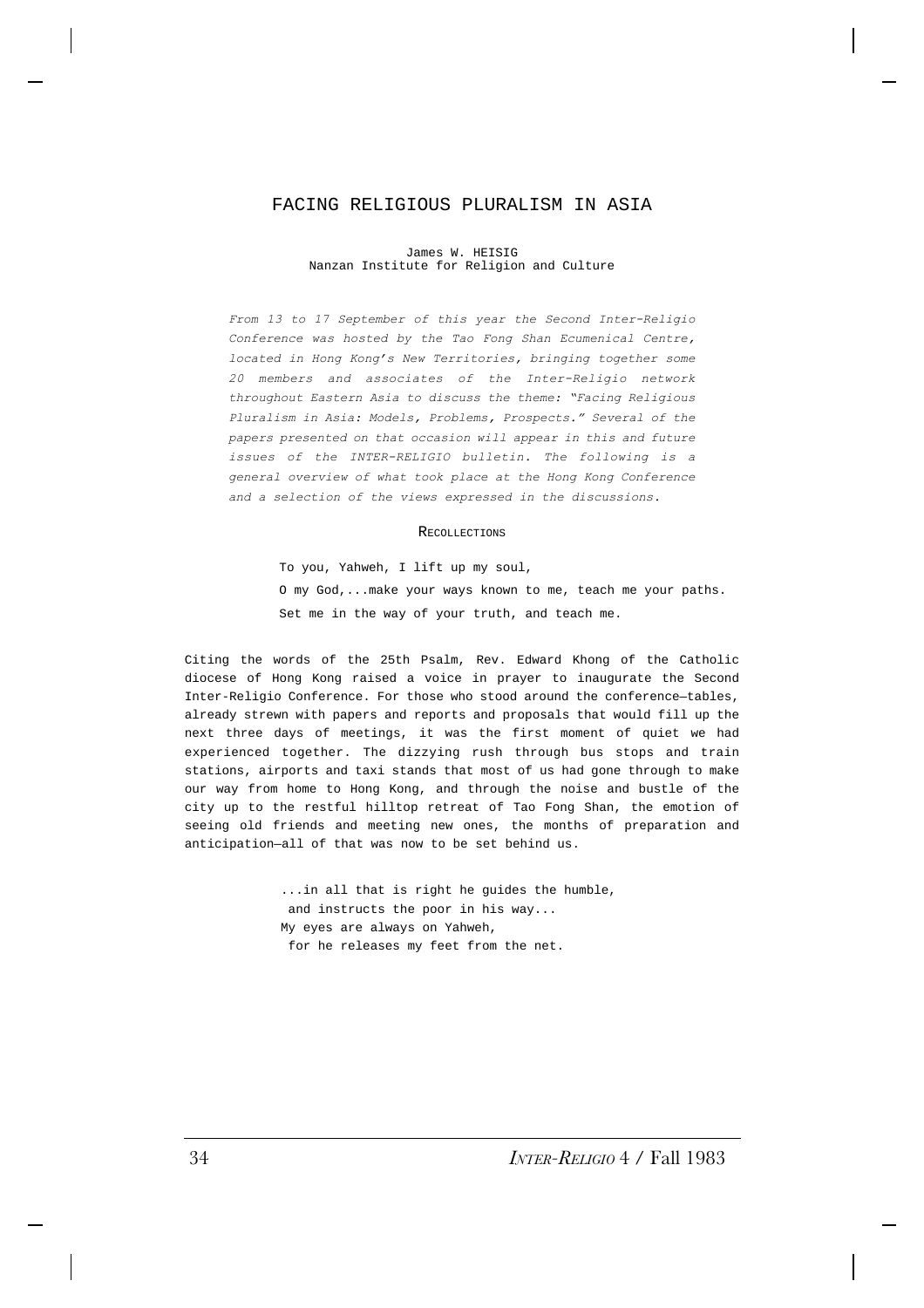Try as one might, there are few things so difficult as making do with so brief a silence to snap the heart free from its ambitions and preoccupations in order to make room for a moment of grace. No matter how high up into the heavens the words may reach, the nets still seem to wrap themselves just as snugly about one's feet.

We sat down, and after a momentary rustle of papers, all eyes turned to the chairperson for the opening session, Jan Swyngedouw, expecting the first item of business. "Before we begin, let us pause another moment to honor one not among us today," he began, "nor ever to be among us again..." No one needed to be told who was missing, least of all those who had been at the first Inter-Religio Conference in Manila some eighteen months previous. Ever since the members had started arriving at Tao Fong Shan the night before, the name of Peter Gowing had been circling around from mouth to mouth, but this time it took on a special solemnity as the story of his sudden passing of a cardiac infarct in June on the eve of his departure for a sabbatical, the funeral, and the renaming of the Dansalan Institute in his memory were recounted briefly by his colleagues from Marawi. One could feel the nets beginning to slack, and a glance about the assembly was enough to know that others felt the same. There was more room for grace in that moment than perhaps at any other throughout the meetings. The very absence of Peter's contagious enthusiasm, strangely enough, put events in perspective. Or more characteristically, put them *en theos.*

After coordinating the agenda for the final session, the attention of the group was directed to the proposals made at the Manila Conference (see *INTER-RELIGIO No. 1,* pp.20-21). At this time recommendations for expanding the Inter-Religio network to other organizations were made and warmly encouraged. Albert Poulet-Mathis apologized for the delay in completing documentation on interreligious organizations in Asia and announced plans to circulate a questionnaire and collate the results for publication in the spring of 1984. He also announced that whereas the OEIA had not yet had occasion to make concrete use of the network as a source of research consultants for its ongoing seminars, plans to do so in the future were underway. The group reiterated its interest in the educational program being run by the ORCI at Santo Tomas, and asked for more regular and detailed reports of their need for supplementary staff, financial assistance, and the like. Finally, mention was made of the interest expressed by a number of European based funding agencies in the work of the network, which included the financing of the present conference.

#### KEYNOTE ADDRESS

The Director of the Tao Fong Shan Ecumenical Centre and our host for the Conference, Dr. Peter Lee, took up the theme of religious pluralism in the realistic context of the current Christian mission in [continued on p.37]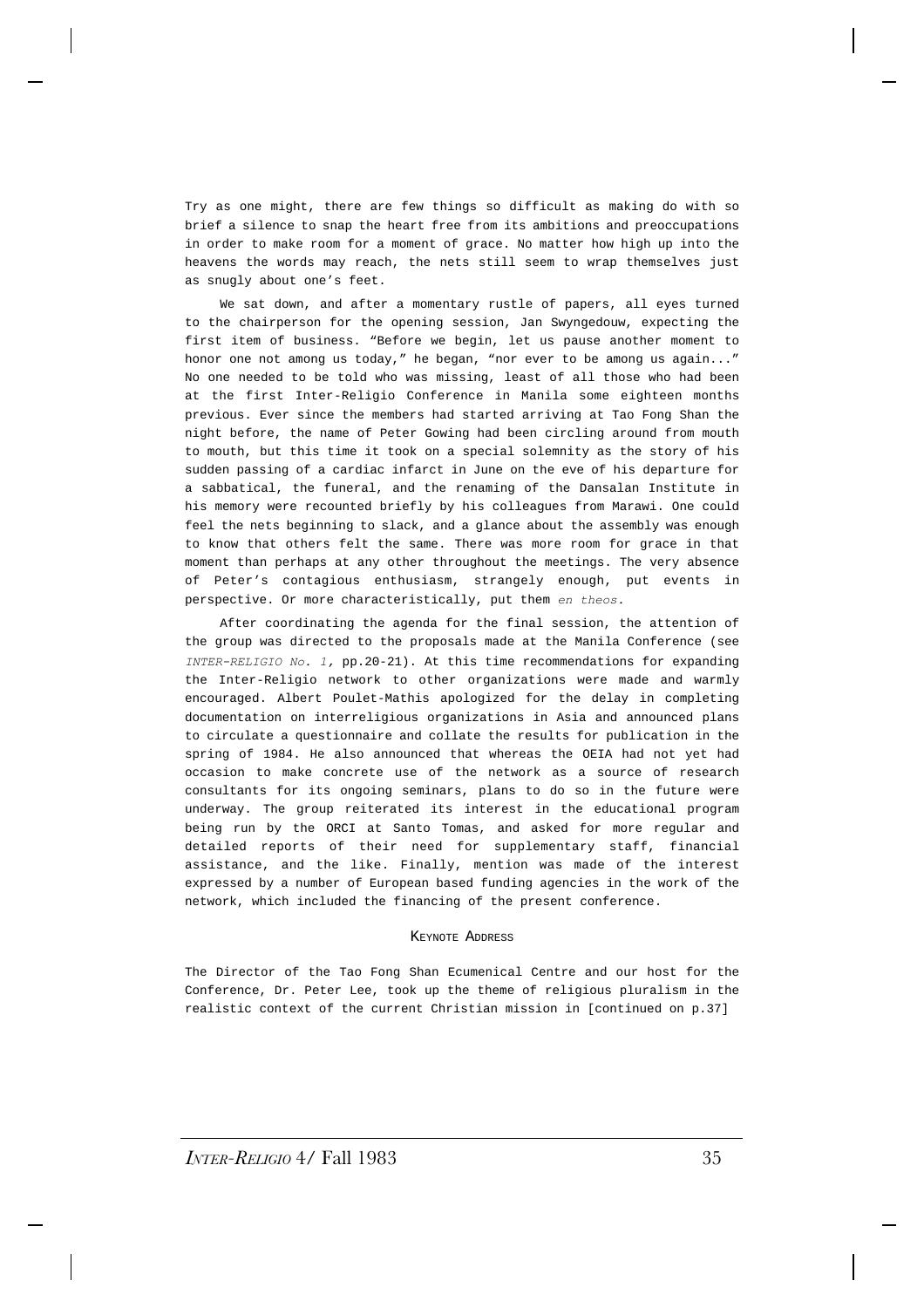# CONFERENCE PARTICIPANTS

#### HONG KONG

Peter LEE *Tao Fong Shan Ecumenical Centre* Edward KHONG *Catholic Diocesan Commission for Non-Christians* Bartholomew TSUI *Chung Chi College, Department of Religion* Paul CLASPER *Dean, St. John's Cathedral*

# KOREA

## Paul SYE

*Institute for Theological Research* Tongshik RYU

*Yonsei University, School of Theology*

## PHILIPPINES

```
Moctar I. MATUAN
Michael DIAMOND
    Gowing Memorial Research Centre
Magdalena ALONSO-VILLABA
    Oriental Religions and Cultures Institute
Francis X. CLARK
    East Asian Pastoral Institute
```
## TAIWAN

## Albert POULET-MATHIS

*Federation of Asian Bishops Conferences*,

*Office of Ecumenical and Interreligious Affairs*

### Dolores SIKAT

*Ricci Institute*

## THAILAND

### Sr. Theodore HAHNENFELD

*Thai Interreligious Commission for Development Office of Interreligious Dialogue*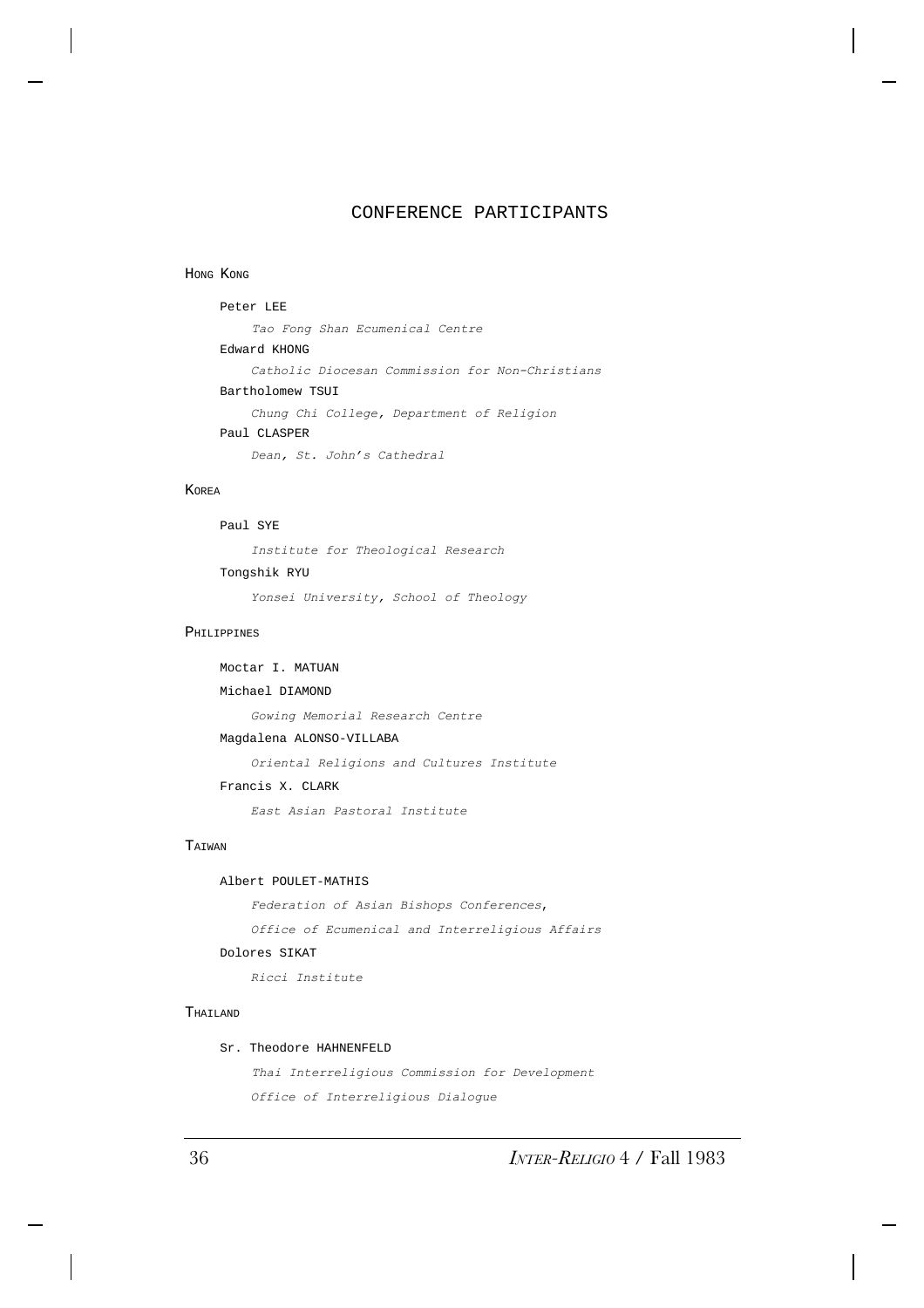JAPAN

```
YUKI Hideo
Notto THELLE
    NCC Center for the Study of Japanese Religions
Raymond RENSON
    Oriens Institute for Religious Research
Thomas IMMOOS
    Institute for Oriental Religions
Jan VAN BRAGT
Jan SWYNGEDOUW
James W. HEISIG
    Nanzan Institute for Religion and Culture
```
#### **TNDONESIA**

Michael SASTRAPRATEDJA *Driyarkara Institute of Philosophy*

[continued from p.35**]** Asia, arguing that as obvious a fact as it is in the Asian context, it will never be adequately acknowledged let alone become a source of creative inspiration until Christians in Asia can "break away from the theological mold and the missiological framework that we have inherited from the past" and embrace the challenge to forge a new and broader understanding of the centrality of Christ. Together with this call for new theological understanding Lee continually stressed the primacy of religious experience and the need for detachment from the Western predilection for logical systematization. (The text of the paper is reprinted in this issue of *INTER-RELIGIO.)*

In his response. Jan Van Bragt stated his agreement with the general direction of the paper and his gratitude for the tone it set for the discussions to come. After expanding on the theme at certain points, he raised a final question concerning the remark that Western missionaries, even the "enlightened" ones, are apt to get caught in biases imported from the West in the attempt to confront religious pluralism. Van Bragt wondered whether the Asians themselves were not liable to biases of their own in this regard, even without the influence of Western training, and asked for further clarification of what is in the Asian approach that the West seems to lack.

In reply, Lee was careful to note that the "Western" mentality he was criticizing is not something peculiar to Westerners, but is often upheld more vigorously by Asians themselves. In particular he cited the frequent oblivion or even outright intolerance among Chinese Christians, pastors, and theologians to the fullness of their own religious inheritance as Chinese. In some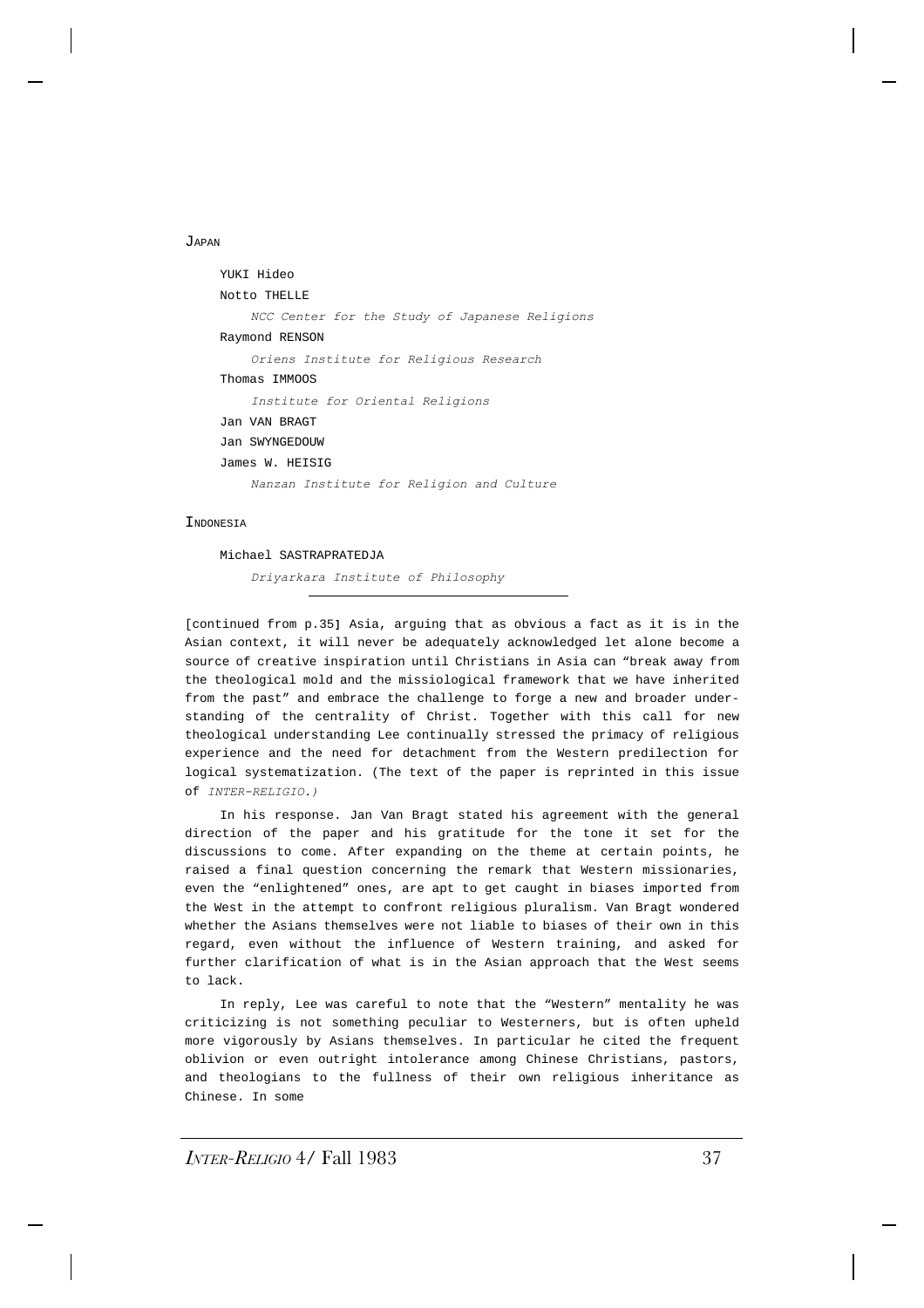detail he recounted his own experience as a Chinese trained as a theologian in the West and returning home, only to discover that his attempts to recover a Chinese style of thought and writing were resisted by his fellow Christians.

Notto Thelle observed that while most of us, whether Asian or Western, are "guilt-ridden Christians" when it comes to our record of encounters with religious pluralism, we should not forget that a good many Asian religions show the same attitude by reducing Christianity and other competing traditions to a second-rate expression of a truth more fully present in their own faith. He asked, however, whether a commitment to the ultimacy of one's own way is not really a better basis for dialogue than a standpoint of tolerant relativism that refuses to speak in superlatives of any religious way. "I do not resent when Muslims tell me that Christianity is a sort of 'middle school' whose adherents have not yet graduated to Islam," he commented. "What I resent is when I am not given an opportunity to *respond* to such claims."

Taking up the point, Peter Lee insisted that we not conflate the notion of "ultimacy" with that of "conquest." The former allows for dialogue, confrontation, and productive argument; the latter inhibits them. Here Thelle intervened with the short comment that all the "militaristic" language that has surrounded the Christian mission effort should be eliminated precisely because of the way it helps to bolster that conflation of ideas.

Thomas Immoos pointed to the case of the "East—West Spiritual Exchange" that the Nanzan Institute had been instrumental in arranging, in which Japanese Buddhist monks and nuns from a variety of sects were invited to spend time in traditional European monasteries. The fact that some of the participants reported afterwards that it had been the first time they had come into serious contact with Buddhists of other traditions, he commented, would seem to offer clear proof that the problem we have here is not merely a problem of East and West.

Jan Swyngedouw asked from the chair that we perhaps give more careful attention to the word "dialogue" before proceeding. Jim Heisig responded with the remark that religious pluralism is not only a fact—which requires only different religions functioning within the same cultural domain—but an *institutionalized* fact in virtue of the cultural structures that religions have devised to sustain and develop themselves within that pluralistic situation. At the same time, dialogue is also a fact, so long as there are people, and there must always have been at least a minority at the fringes of the major world religions, who attempt to deal constructively with those outside of their own faith. The question is: How can we institutionalize dialogue? At present, interreligious dialogue is more widely spread than ever before in the history of humanity, but that is because it has become dependent on modern communication media and transport, in the same way that the sale and distribution of commodities is dependent on them. In order to institutionalize dialogue, that dependency has to be broken, or rather transferred into the heart of a religious tradition itself. What Heisig wanted to know, then, is whether there is any model anywhere, East or West, religious or otherwise, that we might adopt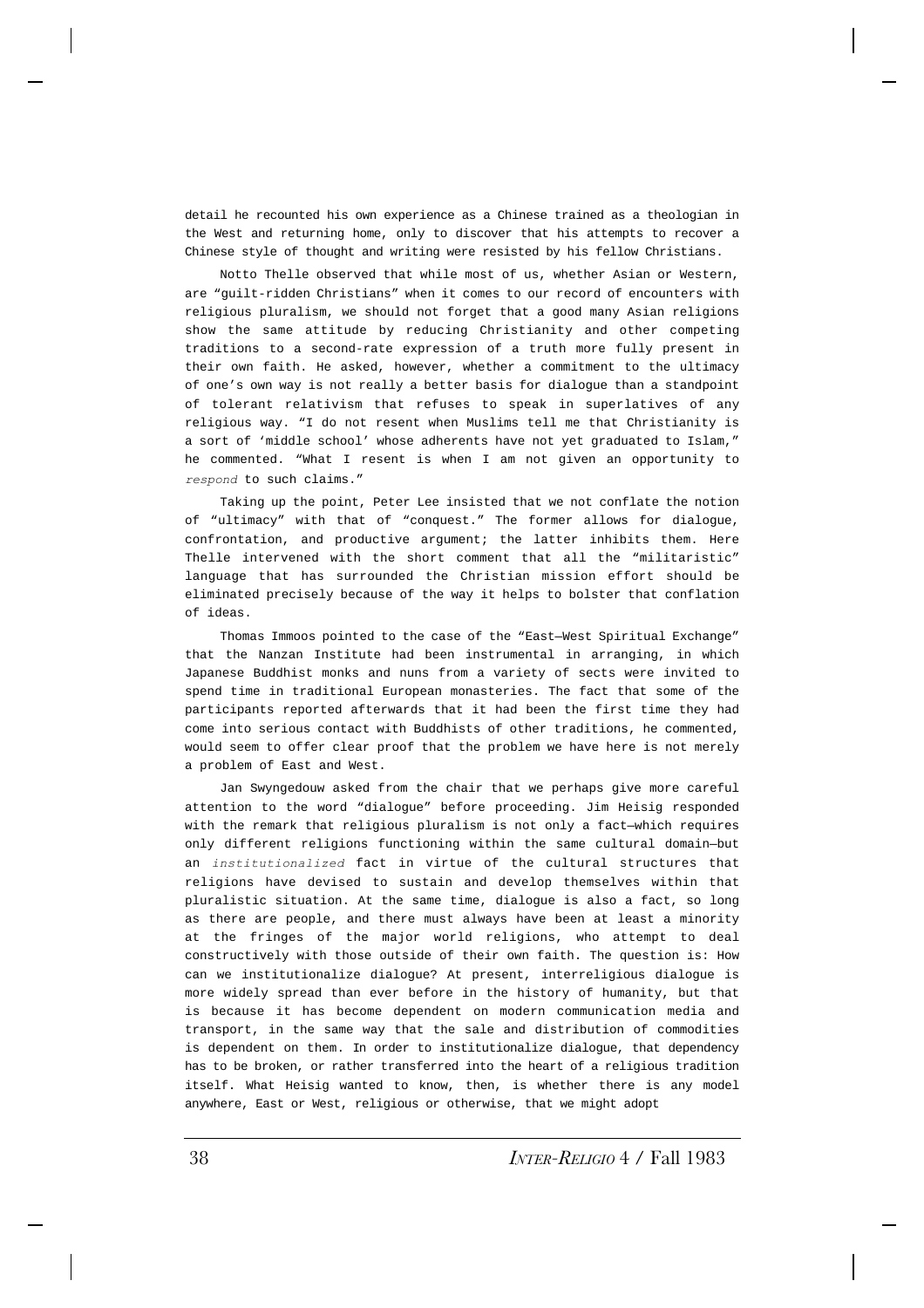to give interreligious dialogue cultural, institutional roots, and to protect it from becoming a leisure enterprise that will pass with time.

While objecting to the term "institutionalized dialogue," Albert Poulet-Mathis supported the basic idea of strengthening the base for dialogue. He insisted, however, that we not let our idealism blind us to the other fact that had been mentioned: that ordinary Christians, as indeed ordinary believers in any tradition of Asia, have no exposure to interreligious encounter. That the broadening of the base of such exposure needs conceptual foundations to survive he did not question. His point was only that it must not become a branch of expertise in the process.

Raymond Renson objected to the term on the grounds that it might suggest a "dialogue between institutions" which he reckoned practically impossible. Dialogue is necessarily an event that takes place between persons or it does not take place at all. Dialogue, after all, presumes a readiness to change, and that is precisely what an institution by its nature cannot be ready to do.

Heisig intervened briefly to clarify that what he meant by "institution" was simply a structured transmission of habits of belief and action. In an age like our own, in which the awareness of religious pluralism in the technologically advanced nations has gone hand in hand with a weakening of the amount and depth of religious tradition being transmitted, the structural bases of that transmission needs careful rethinking. And that rethinking, he reiterated, has to include an interreligious dimension if it is not to turn its back on pluralism or be left to a small minority in academia or on its shirttails, which seems to be the only cultural moorings interreligious dialogue has at present.

Bartholomew Tsui offered the sobering observation that a commitment to dialogue says something about a particular religion's self-definition, which may not in fact be shared by others and may not always be taught without endangering alternative self-definitions. Moreover, he went on, to instruct the young in interreligious dialogue the way they have traditionally been instructed in a particular religion's beliefs and customs would lead to a confusion of identity, or perhaps set the stage for the creation of new religions.

Thomas Immoos took a somewhat different tack here, noting from his own experience of contact with Shinto scholars that contact with Christianity has led some of them to begin thinking of their tradition as a "religion," and to search about the world of religious speculation for models of interreligious contact appropriate to Shinto. For Immoos the development is a positive one, and the catalyst has come from Christian theology.

Heisig, too, acknowledged the weight of Tsui's concerns, but repeated his point that incorporating interreligious dialogue into a tradition involves a revolution in the *way* a tradition is passed on, and does not mean teaching an absolute relativism or teaching nothing at all. Such a new way would give structural support to the experiential dimension of religion, encourage academics to carry on dialogue at their own level, relate religious realities to social life, and expose children to the religious pluralism of their own culture as a positive and profound influence on human society.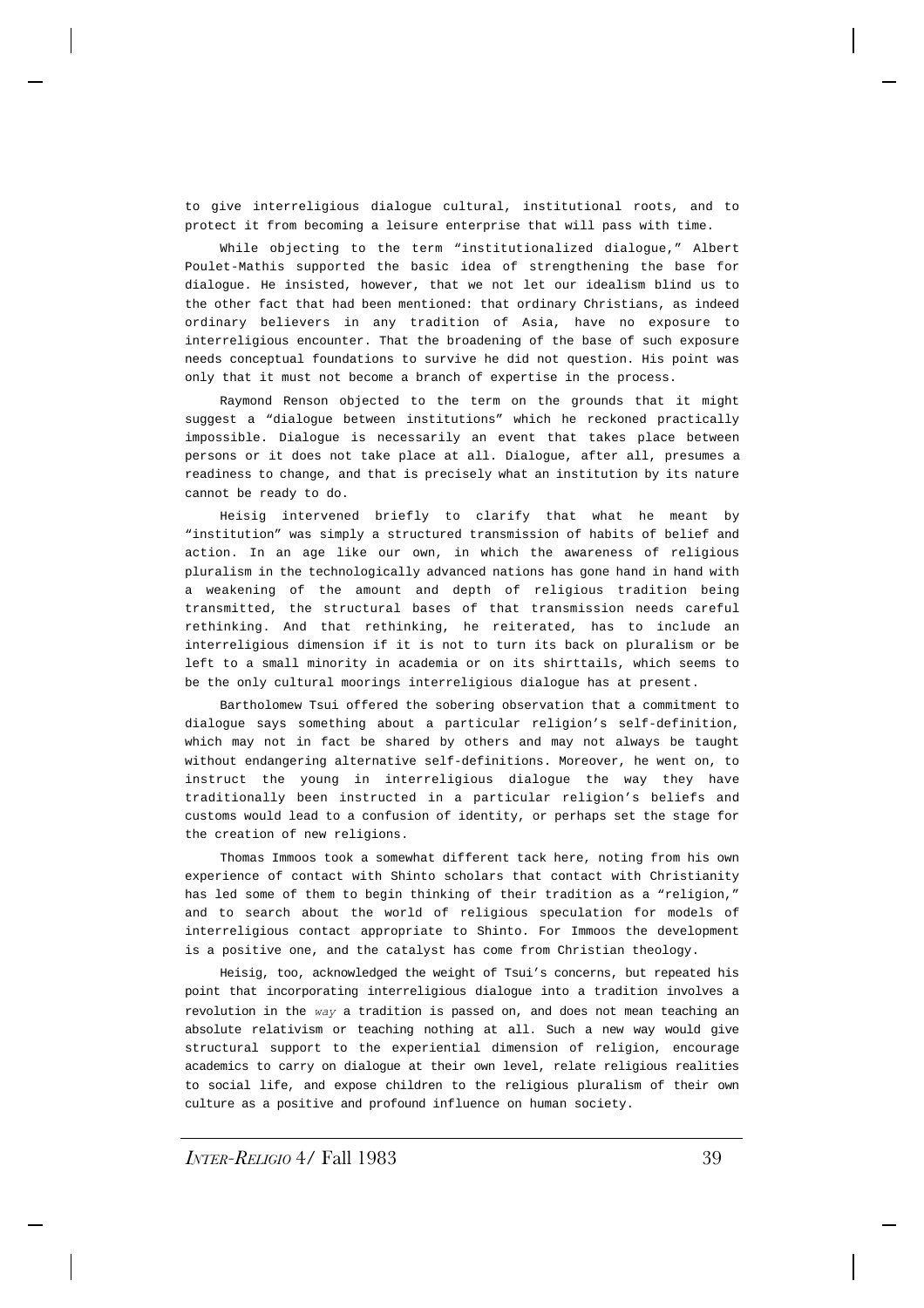At this point Jan Swyngedouw questioned the apparent assumption that there is in fact no dialogue at all going on among ordinary people in everyday life. His own view was that a basis for dialogue does in fact already exist, and that the real issue was how to connect it to what we are calling the "interreligious" dimension of dialogue.

Poulet-Mathis agreed and stated his view that the broadening of the "dialogue of life" already occurring into a dialogue of spirituality and religious experience would give it a motivational base and help uphold it in time of conflict or upheaval. At all events we cannot remain content with a mere dialogue of life. It needs deepening.

Edward Khong wondered whether the use of the word "dialogue" can be extended to the sense of a "dialogue of life" without doing violence to the facts. The mutual toleration and respect that exists among people of different religions in Asia in their ordinary comings and goings seems to survive precisely because questions of religion are left to one side. In Tsui's opinion, to see it as a preparatory stage for interreligious dialogue may be going too far.

## AN ASIAN PERSPECTIVE ON INTERRELIGIOUS ENCOUNTER I

Two alternative Asian perspectives on interreligious encounter were delivered at the conference by Michael Sastrapratedja and Dolores Sikat. In his presentation, Sastrapratedja stressed the cultural diversity of Asia and the need for caution in assigning the adjective "Asian" to any particular mode of thought or behavior. At the same time, he attempted to give a broad outline of two key features of Asian societies relevant to interreligious encounter: (1) the emergence of religious consciousness; and (2) the struggle of the people to overcome misery, oppression, and poverty.

Regarding the former, Sastrapratedja observed that the nature of the upsurge in religious consciousness differs widely—covering everything from the contemplative and mystical to the fundamentalistic and the political—and does not readily suggest a single explanation. For example, some see it as a sign of protest against rationalistic, technological, bureaucratic society, others as a protest against legalistic or moralizing religion. He himself took a more basic and positive approach to the phenomenon, arguing that it points to the irrepressible urge within the human being to *understand* its situation in the world and search for the truth, and demonstrates how religion is necessarily a historical task and not an absolute doctrine. "An Asian perspective on interreligious encounter," he concluded, "excludes any fundamentalism."

Concerning the struggle against poverty and oppression, Sastrapratedja insisted strongly that one cannot look at religion in Asia without remembering the inhuman conditions and unjust social systems to which the majority of Asian peoples are subject at present, since these same people *are* the living religious pluralism of Asia. The fact is, however, that religion in Asia tends unconsciously to legitimize the status quo and bolster the injustice. The ide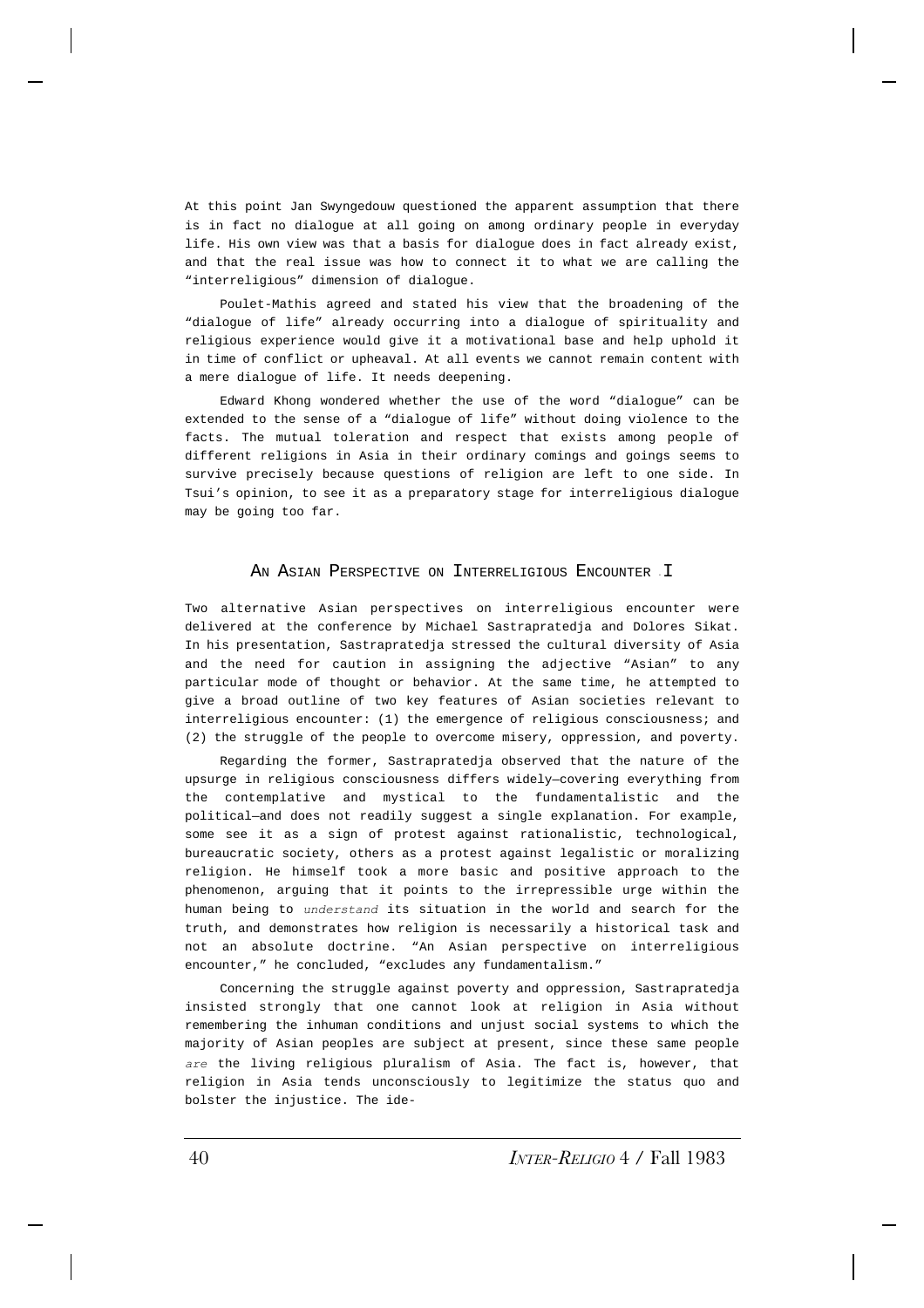ology of "haves" that equates poverty with lack of dignity and reduces the responsibility of the "haves" to a sharing of their dignity with the "have nots" is completely mistaken, and insofar as religion steps in to mystify the value of poverty it too ignores the true source of the dignity of the poor and oppressed. For theological reflection to close its eyes to social structures is to endanger its entire enterprise and to cripple the power of religious consciousness. An Asian perspective on interreligious encounter, therefore, must stress a prophetic and liberating commitment to the side of the weak and the poor.

In his response, Albert Poulet-Mathis expressed full agreement with the conclusions of the paper, but thought more attention should be given to the way in which they were argued. He wondered whether an analysis of the religious situation in Asia in fact enables us to speak of an "emergence of religious consciousness" as one of its main traits. Might it not be, as some are saying, that Asian people are *losing* the religious awareness that had for centuries been part of their lives? Although a Westerner, his twenty-five years of experience in Asia would confirm that view, Poulet-Mathis asserted, and this in turn raises a question about the evidence for the serious quest for self-understanding on the part of the Asian individual today and the openness to other approaches to truth. For this same reason, Poulet-Mathis felt that to exclude fundamentalism from the picture would not only be to exclude certain Western religions but a considerable deal of Asian religiosity as well. Finally, he offered the brief remark that the struggle against poverty and misery is not a major issue for those living in countries like Japan, Korea, and Taiwan, and therefore would not serve them immediately as a basis for interreligious encounter.

Sastrapratedja took up the objections by noting that any attempt to construct a perspective on the phenomenon of religion in Asia requires that we first clarify the general context of religion, culture, and socio—political conditions, as he attempted to do. The amount of construction of temples and mosques going on, as well as other signs of religious fervor, seem to him, from his vantage point in Indonesia, to point to a resurgence of religious consciousness, he noted, even though it is difficult to assess such things objectively. As to the openness to the truth, he pointed to his own educational training in which he was taught not to begin an encounter by arguing one's own point of view but by listening to the other. A great deal of the religious pluralism of Asia, he went on, is itself not simply the result of a clash between religions but of a confluence and assimilation among traditions. That fundamentalism exists in Asian religion is beyond doubt, but Sastrapratedja saw this less as a characteristic of the Asian mind than as a reaction against social and political structures. In these cases religion serves to consolidate the identity of a people, particularly in their effort to position themselves relative to the West. Lastly, he admitted that poverty and oppression are not universal in Asia, but insisted that to leave it out of the picture for that reason would be to miss something of great importance to the reality of religion in Asia.

From the chair, Jim Heisig opened the floor to discussion by applauding the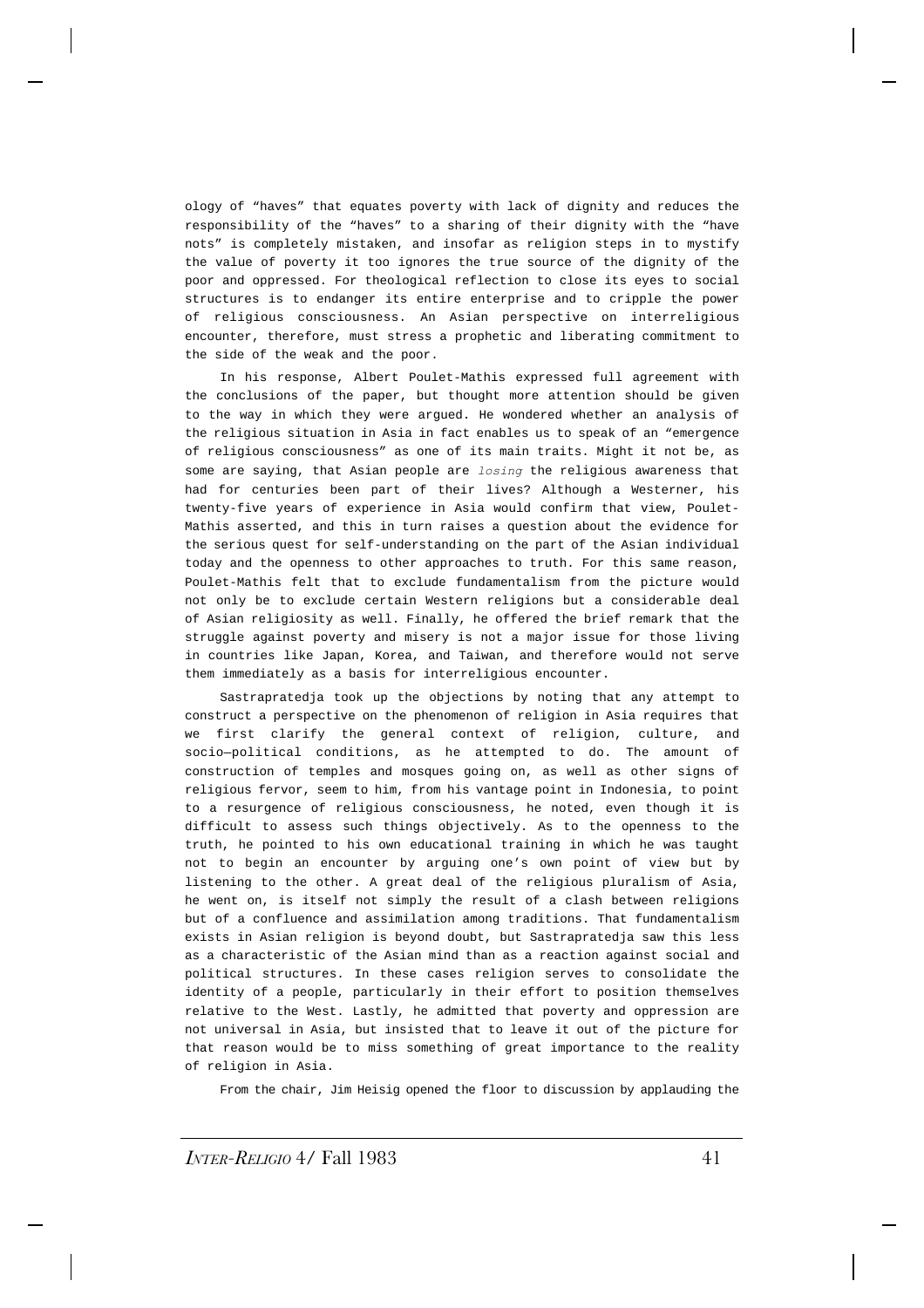breadth and boldness of the paper, and asking that the assembly direct further attention to the critical issues left open by the exchange between author and respondent.

Jan Swyngedouw alluded to an international symposium held at the Shinto university in Tokyo in January of 1983, in which he and Professor Ryu had taken part. Aside from Robert Bellah and Peter Berger, all the other participants were from Asia. One of the main themes taken up on the occasion was secularization in Asia, concerning which the group concluded that it is extremely difficult to speak of "Asia" as a unity with respect to problems of socio-cultural change and religion. He asked whether, in the midst of all the interest in national identity in Asian lands, it is feasible to speak at this time also of an "Asian identity."

Jan Van Bragt directed a question to Sastrapratedja regarding his view of the emergence of religious consciousness, asking whether he felt that this included a reaching out by religionists in Indonesia to their coreligionists in other Asian lands. The response was in a cautious affirmative, citing the case of recent contacts between Buddhists in Indonesia and Thailand. Here Thomas Immoos made reference to his experience at the First World Hindu Conference held in Sri Lanka in April of 1982 (reported on in *INTER-RELIGIO* No.2, pp.30—32), which raises serious doubts about the state of the cooperation between co—religionists of differing national and political affiliations.

Paul Sye turned the discussion to fundamentalism, noting that the problem with this approach to religion is one of methodology in that it is concerned primarily with *texts* independently of their current *context,* thus isolating religious identity from cultural identity and rendering it sterile. The solution, however, is not to choose one or the other, but to realize their codependency, to allow sacred texts both to interact with our present concerns and to set them against a broader horizon.

Sr. Theodore Hahnenfeld noted that in the case of the Theravada tradition in Thailand, the scriptures are held to strictly and all adaptation to the present is considered out of place. Those who show openness to other religions, such as Buddhadasa Bhikku, are a rarity. Paul Clasper recalled from his time in Burma that the Buddhist monks there took their scriptures extremely literally, eschewing symbolic or poetic interpretations of texts. But beneath this fundamentalism there seems to be a layer of relativism that opens them up to other religious ways. He wondered whether this might not be a more widespread phenomenon, indeed whether all of us do not contain a layer of fundamentalism somewhere in our spirituality. In any case, he went on, the "fundamentalism" we find in Asian religions does seem to be different from what we find in Western Christianity. Sr. Theodore concurred with the point, remarking that the same Buddhists who hold strictly to their own scriptures allow for a wide interpenetration of folk rituals and superstitions that have nothing to do with their own doctrines but give them a sort of cultural depth, whereas Christianity in Thailand is more likely to introduce the element of the cross—cultural and the international while, at least officially, avoiding this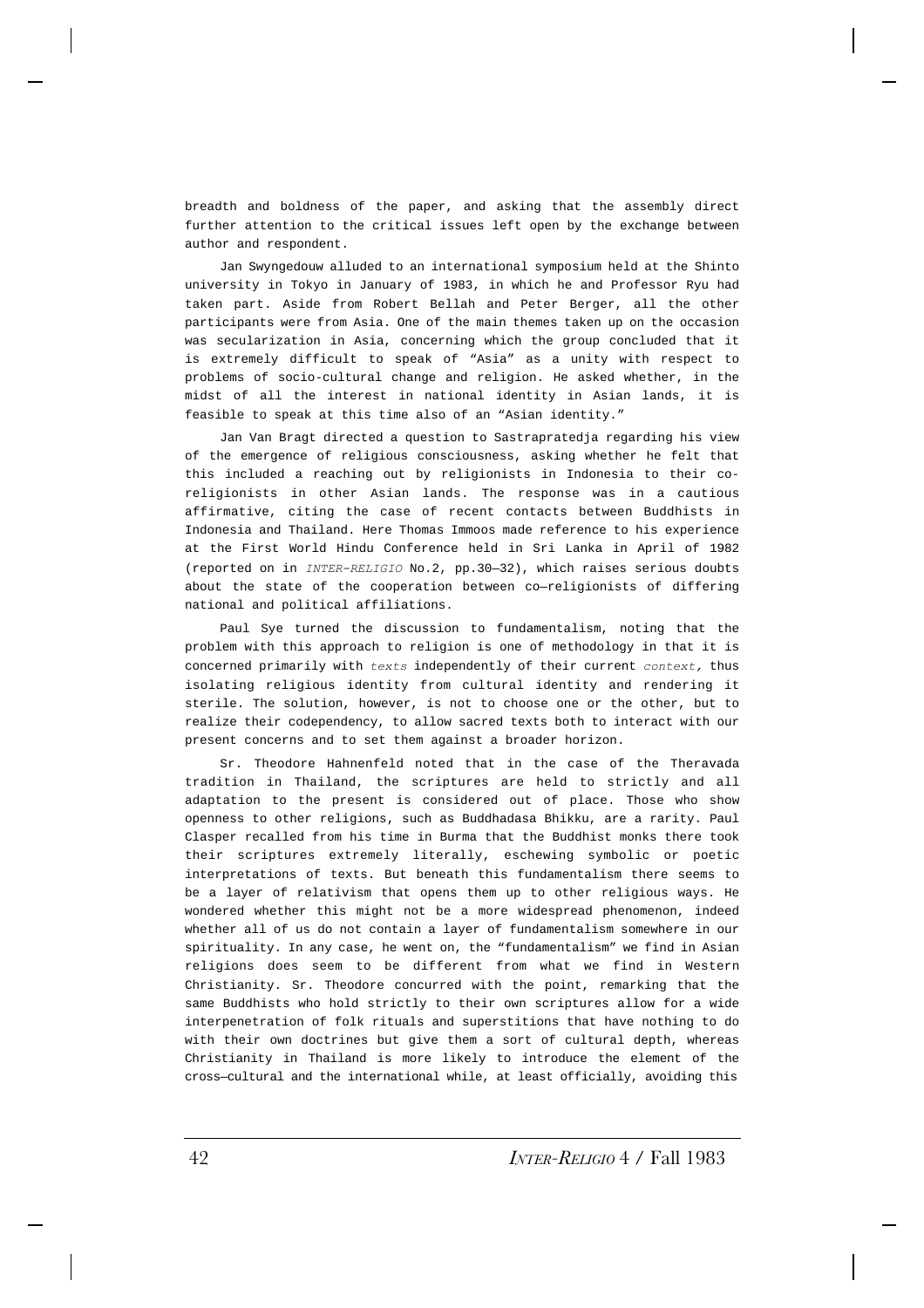sort of interpenetration. Magdalena Villaba suggested that the "levels" of which Clasper had been speaking, whether or not in fact they are present in each individual, would seem to be an essential ingredient for any religion that has both an intellectual, reflective dimension and a popular, non-reflective but "lived" dimension.

To the question posed by the chair whether something similar has in fact taken place also in Asian Christianity, Edward Khong pointed out that one of the reasons it has not is that Christian education in the faith in Asia places a greater emphasis on catechetical instruction than, for example, Buddhism is wont to do. This, too, would argue against the simple transference of the Western notion of fundamentalism to traditional Asian religions, though it might be more fitting for some of the newer religions which follow the Christian pattern of instruction. As Van Bragt was quick to mention, the same would hold true in Japan where those belonging to the newer religions are more likely to be articulate in their faith than those belonging to the older Buddhist sects.

At this point Villaba added the comment that perhaps we should distinguish between a fundamentalism that grows out of a religion placing a high priority on rationalism and one that shows up in a religion that does not make so much use of intellectual structures to preserve its heritage.

Returning to the question of the awakening of religious consciousness in Asia, Peter Lee referred to the situation in mainland China, where Christianity has seemed to offer an outlet for dissatisfaction with the ruling ideology in a way that Confucianism and Taoism have not been able to do. The situation with Buddhism needs closer examination, but given its long history one might well expect something of a renewal there as well.

Moctar Matuan asked that we distinguish between religious consciousness as an awareness of one's own religion and an awareness of the religion of others. The awakening that has occurred among the Filipino Muslims is partly a result of the fear of losing the younger generation to Western ways on the part of Muslims trained in the Middle East and returning home. Far from a renewed sensitivity to the religion of others, what we are seeing is a new closure of that broader sense of religious consciousness, since the model for true religion is imported from the Middle East.

Heisig suggested here that the point be broadened to distinguish also between increases of religious consciousness measured in terms of practice, in terms of depth of reflection on tradition, and in terms of attention to spiritual experience, all of which may include or exclude the others.

Poulet-Mathis recommended that the category of the "search for truth" presented in Sastrapratedja's paper be included as another measure of increase in religious consciousness, even where it is not directly related to a specific religious system. To this Michael Diamond advised that we take care here not to confuse the quest for *certainty,* which is at the root of fundamentalism in both Islam and Christianity, with the search for truth. While the latter may be a genuine measure of the rise of religious consciousness, the former is not.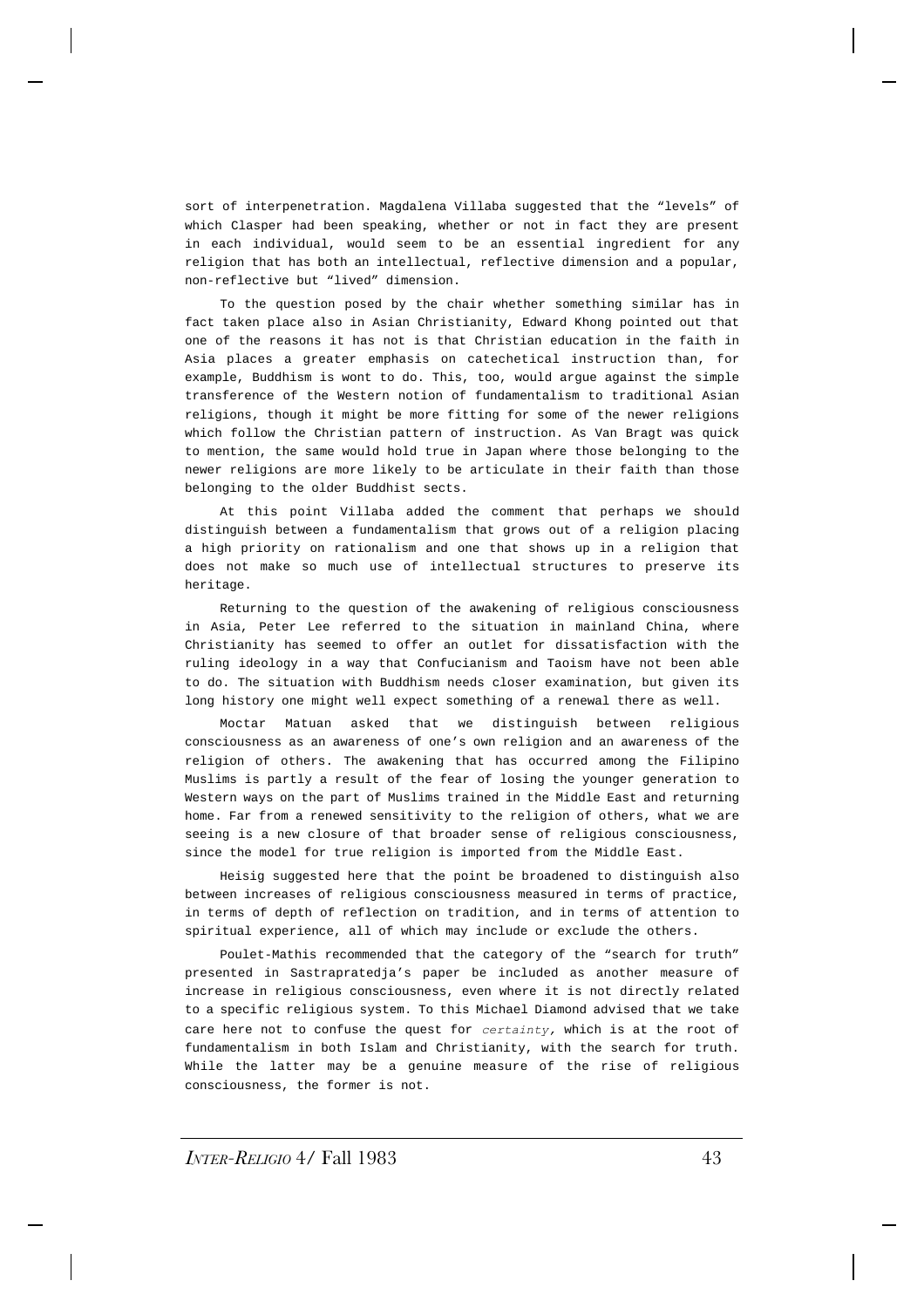# An Asian Perspective on Interreligious Encounter - II

A second Asian perspective on interreligious encounter was offered by Dolores Sikat, currently at the Ricci Institute, who began by offering apologies for the absence of Fr. Raguin who was at the time busy attending to the celebration of the 400th anniversary of Mateo Ricci's arrival in China. Her paper was composed in the form of a collage of personal reflections, as an Asian raised in the Christian milieu of the Philippines, on the shock of encountering the richness of other religious ways in Asia and the Middle East. Impossible as it is to summarize such a report without transcribing it in full, the nature of the discussion which it provoked should demonstrate how fertile a seedbed of suggestiveness it laid before the assembly.

Raymond Renson began his response by expressing full agreement with the statements that the formation of a dialogical attitude among Christians begins with the development of our own humanness and our own Christianity; that the success of dialogue should be gauged primarily not by the depth of the scholarship it produces but by the impact it has on the ordinary believer; that one of the critical elements here is the introduction of training in dialogue into our seminaries, both Catholic and Protestant; and that dialogue cannot survive if it does not bring an increased interiority to those most actively engaged in it. He then went on to single out a few of the questions the paper raised in his own mind. He wondered about its tendency to look upon Asia as a "self-sufficient and self—contained" unit of religious and philosophical traditions, particularly since it is through the affinities that Western Christianity recognizes with these traditions that a way to dialogue and mutual enrichment has opened up, a way of benefit to both sides. Further, he asked that we look a little more closely at the view, however widespread it be among Asians of all religions, that Christianity has brought disunity, chaos, and war to Asia. It is not merely, he noted, a matter of mustering historical evidence to re—examine our Christian past and give that popular opinion a fair hearing, but also of looking at the record of other religions in Asia with the same critical eye.

Magdalena Villaba opened the discussion by reinforcing Renson's insistence that a more objective treatment of Church history in Asia, as well as greater exposure to other religions, should become part and parcel of seminary training.

Notto Thelle asked for a clarification of the situation in the Philippines, whether it was not more important that they study Islam rather than, for instance, Buddhism, which has no real foothold in its history and culture. Sikat responded that one of the most important agenda in Philippine Christianity is its mission dimension within Asia, and that if it is not to end up in a mere exportation of Filipino Christianity, future missionaries must be given a deeper understanding of the religions of their Asian neighbors. Jan Swyngedouw was quick to note how the same may be said of Japan and other Asian countries as well, and Thomas Immoos reflected that what interest there is in Japan for foreign religious ways is most often not an interest sparked by the conscious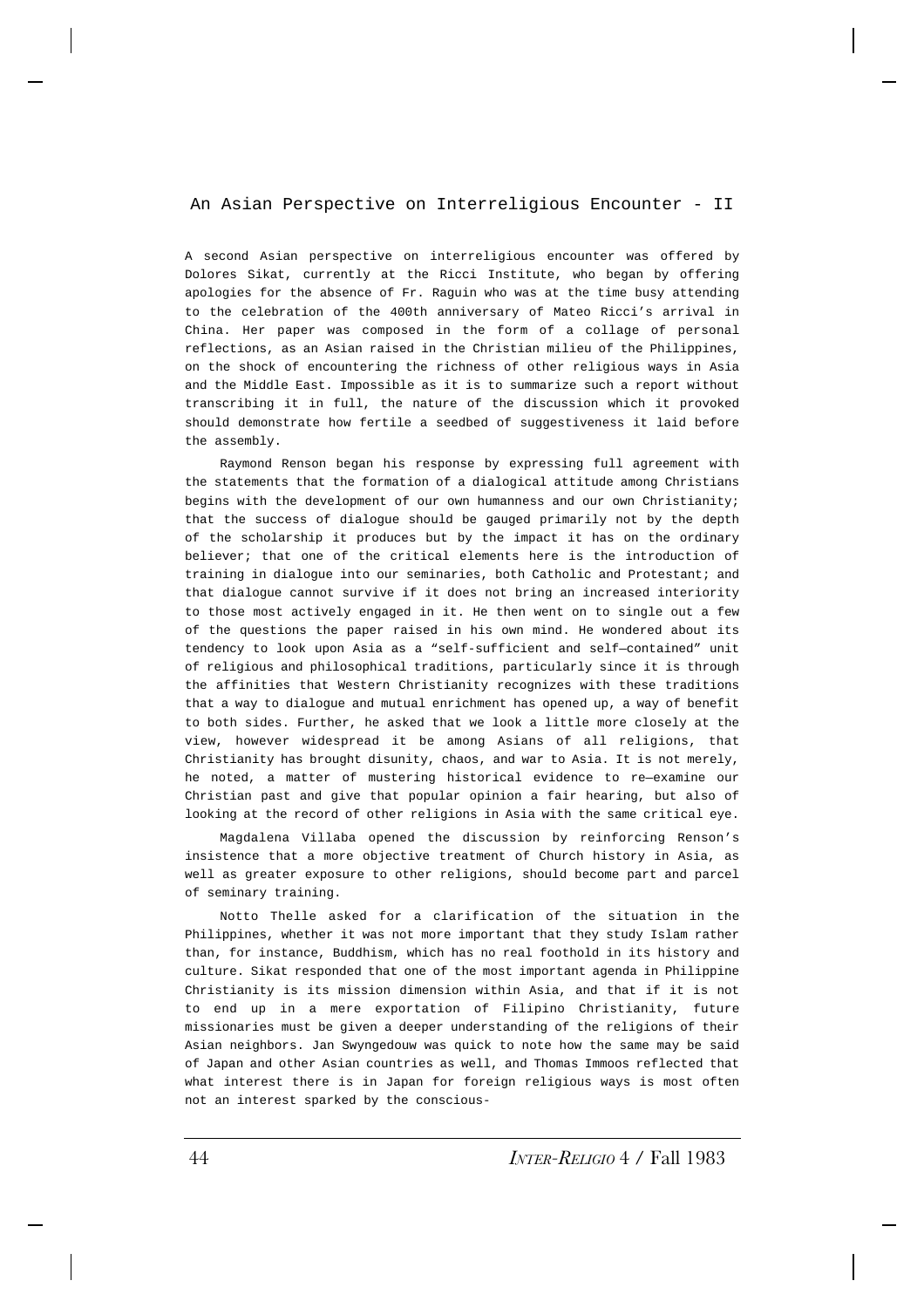ness of being Asian, nor does it produce, as one might expect, a greater spirit of openness and cooperation with other religions within Japan.

Paul Sye asked that the point not be lost that the "young Churches" in Christian Asia do in fact still wear the shackles of foreign masters, so that the search for "self-understanding" often ends up being a further attempt to acquiesce to the views of an older, foreign tradition. The controls in Catholicism are made visible by the presence of a central headquarters in the Vatican, but they are present in Protestantism as well.

Francis Clark voiced his surprise that the word "inculturation" had not once been used in the discussions. When is Christianity going to be allowed, he pleaded, to take root in the popular religiosity of Asian lands? Fear of "syncretism" may be real, but that fear must not become the basis for our choices, lest it rule us as strongly as if we gave in to it. What has happened to our fear of not taking root among the people? So long as we cling to accidentals as if they were essential, Christianity will continue to give a foreign impression in Asia and not to touch the hearts of the people.

Notto Thelle added his impression that it is the foreign missionaries, not the local Churches and their leadership, that are most interested in inculturation—indeed, in dialogue, as the composition of the present assembly testified—and most vocal in their views. He cited the case of the Protestant missions in Japan, where it was more the strong Confucianist training of the early Japanese Christians, and their bias against Buddhism, that dictated how they would adapt Christianity. The missionaries had to break through the bias of the national Christians before the local Church could be taught to recognize Buddhism as a vital force in the culture. How to apportion responsibility, therefore, is not always a simple matter. But the question still remains how we are to break through the deadlock that evolved.

Paul Sye reiterated the point that one of the principal reasons dialogue with other religions fails to make any headway among the Christians of Asia is that they have been taught an exclusivity by foreign missionaries. The fact that they pass this attitude on to those after them, in many and novel ways, may indigenize the agents of the foreign influence—though Sye was less willing to see these as the key figures—but does not alter the fact of its foreignness.

Jim Heisig asked whether breaking this deadlock might not have to begin with a reappraisal of where leading Asian Christian thinkers get their education. At present the best protection the Churches can give their bright and upcoming scholars is a Western diploma, for without that certification their advance in Asian Christendom is foredoomed. Whatever good may come from exposing an Asian scholar to religious education in other Asian lands, those in positions of leadership in the Churches know that no amount of such experience can grant the character of "Christian" that two years of graduate work in Europe can. Now understandably, teachers begin their careers by teaching what they know best and writing about what is most familiar to them, so that it is only natural that Barth and Bultmann, Rahner and Schillebeeckx have an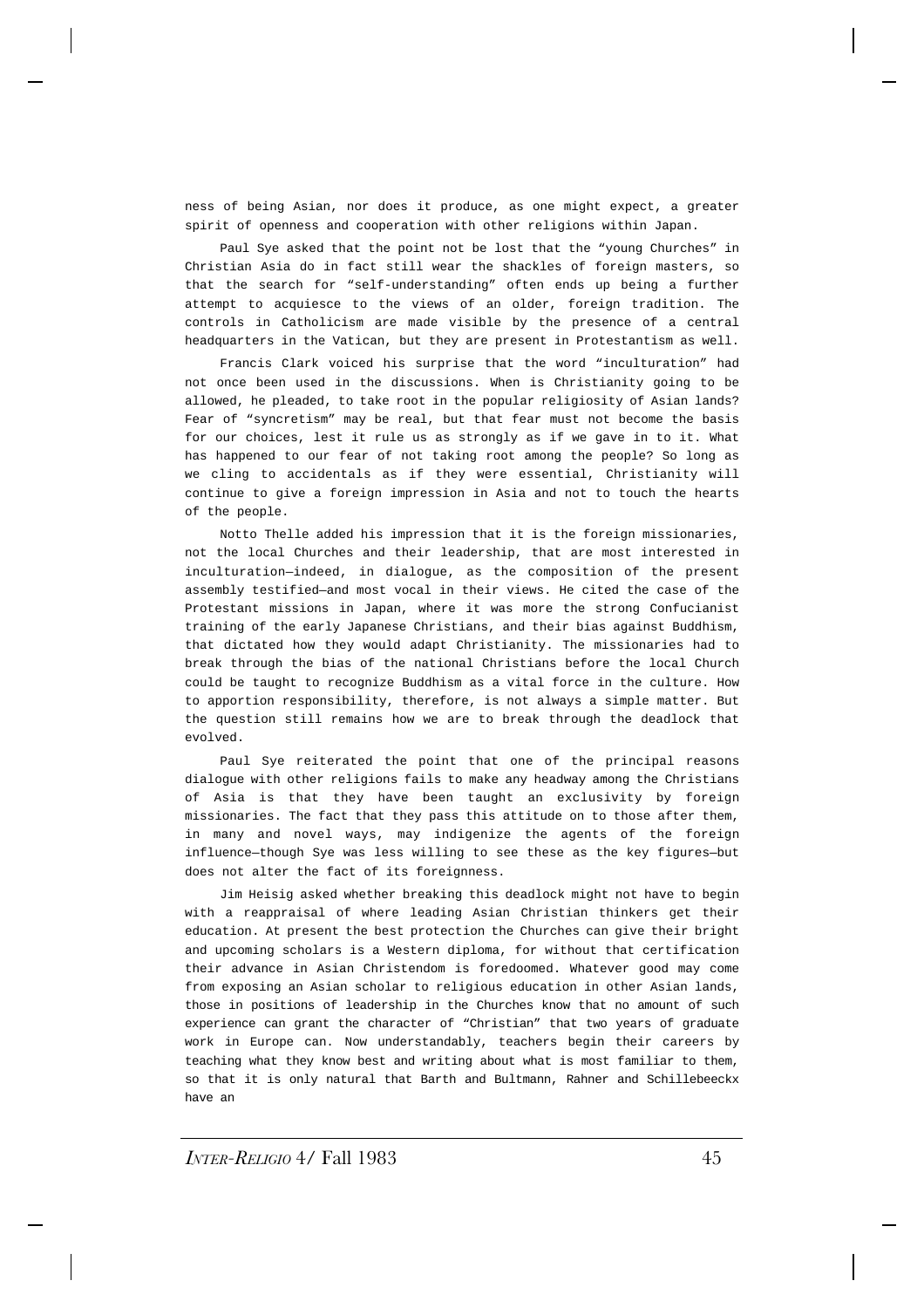easy time edging out local competitors for a space in the theological curricula of our Asian seminaries. The process becomes complete when this procedure is defended as a display of the "universality" or "internationalism" of Christianity wholly appropriate to our growing global interdependence. In fact, it is only as international and universal as colonial expansion can be. Any international structure that restricts possession of a national identity to a minority of the participants is nothing less than the crassest form of nationalism.

Jan Van Bragt asked whether from his wide experience of seminary education in Asia Albert Poulet-Mathis might say something about how much effort is being given to evaluating Catholic seminaries in terms of preparation for interreligious encounter. Poulet-Mathis lamented in reply that efforts in this direction have not been very enthusiastic until now. The major obstacle, he noted, was that curricula are still so largely filled up with courses demanded by Rome that little time or importance can be given to other areas. Understandably, the rectors and deans of the seminaries are reluctant to strike out on their own. The policy of the OBIA has been to try to build up a consensus among seminary leaders and voice this consensus again and again before authorities in Rome in the hope of a breakthrough. Three or four years ago the office and its collaborating bishops were optimistic about its chances for success, Poulet-Mathis recalled, but now that they have met the opposition they are much less so. So long as preparation for priesthood has to be the same all over the world, Europe will continue to supply the models for Asian leadership.

Jan Swyngedouw ventured the idea here that it may not be so much actual Western missionaries in Asia but something in the structure of the Churches themselves, or at least in Catholicism, that obstructs process here. The discussion at this point unleashed a variety of examples from other areas of Church life where the chafe of the foreign leash is felt concretely by those in the Asia Church eager to strike out in new directions.

Thomas Immoos then raised the interesting question of what sort of theological education was being given to Christians in China, where there is no visible outside control. Peter Lee, who has been following the problem for a number of years, replied with a brief account of the state of Protestant Christianity in China before and after the "Three-Self Patriarchate" movement in the early 1950s. Call it the left hand of God if you will, Lee reflected, but the outcome was an abrupt halt to foreign controls, finances, and ideologies. On the one hand, there was a fair degree of political pressure that the Protestant Churches had to come to terms with, and this meant being deprived of accustomed supports; on the other, the move effected a certain degree of liberation at the same time. Pockets of resistance there were, but they did not amount to much. In the 1960s and 1970s the Churches did undergo considerable hardship, but in 1978 they began to surface more visibly, and contrary to the expectations of everyone, not only did not die but experienced a resurgence in the last few years. The Chinese Churches can now rightly say, he concluded, "We are rooted in Chinese soil." In this context, the themes of resurrection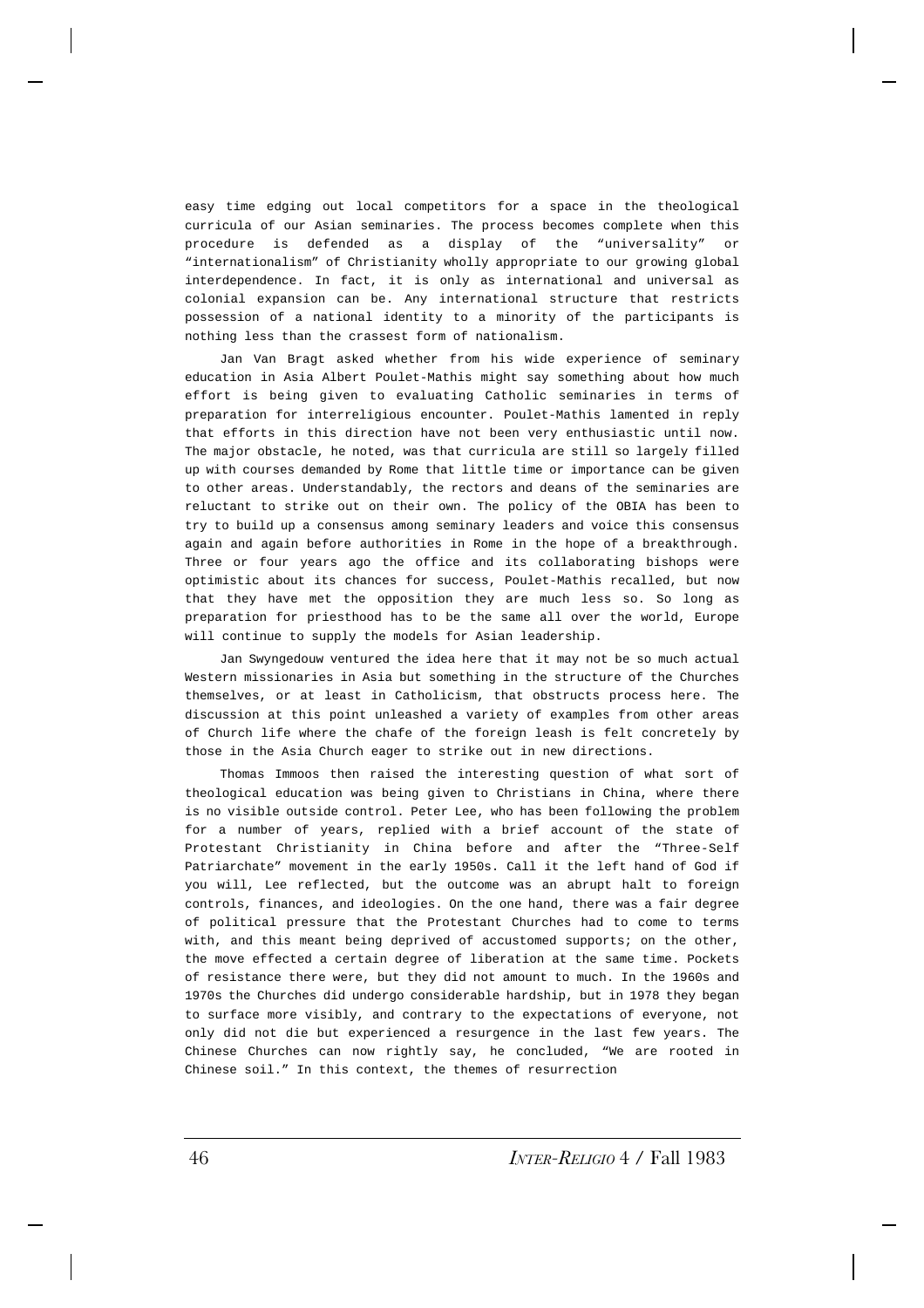(after having passed through the valley of death) and creation (understood much more optimistically than the usual Protestant preoccupation with the depravity of the human condition allows) are central to the selfunderstanding of these Churches. By our standards, seminary education there may lack appreciation for current theological trends, but Lee expressed the view that if the Churches in China be allowed a few more years to continue as they are, they will come up with something still more substantial in this line.

Heisig noted here that in the absence of such conditions, the development of an openness to native sources of theology or to other native religions depends upon a demand arising from within the Churches—whether from seminarians or their teachers, from parishioners or their pastors, or from the hierarchy—for change. He asked whether there are any signs of this demand surfacing other than from among those who have made a career of promoting such a demand.

Poulet-Mathis reported that a decision had been taken among Catholic bishops of the FABC gathered in Malaysia some two months previously that the priority assigned to promoting dialogue in the seminaries these past few years be shifted to a priority to offer seminars on the theology of dialogue for the bishops themselves. He admitted, when questioned, that a number of the bishops felt that too much emphasis had already been put on promoting interreligious dialogue, but added that the leaders of the FABC itself did not share that view.

To Raymond Renson's question about the part that the EAPI can play in this process, Francis Clark stated that to date any impact made on the few bishops who actually choose to participate in the courses offered at the institute, was individual in nature and did little to build up solidarity among the bishops themselves.

Hideo Yuki reported on the state of Protestant seminary teaching in Japan by giving a brief report on the history of attempts at the indigenization of theology during the war years, which ended up in an extreme form of nationalism. As a result, Protestants later became hesitant of such directions, to the point that the study of other religions has at best only a token presence in theological schools at present. At his own university, Doshisha, new but still cautious attempts are being made to recover from this over—reaction. But in general when Japanese Christian scholars today talk about indigenization, it hardly exceeds the level of the intellectual dream of scholars to become ordinary people. No *real* effort is being made.

Thelle next turned the discussion to the comment made in Sikat's paper that authentic Asian Christianity requires having "clear and concrete goals and objectives." For him, this smacked of Western organizational models that, at least from his experience in Japan, was not appropriate to the Asian mind. Sikat clarified that she had intended the remark only as a criticism against the tendency to exhaust our energies in clarifying theories and logical connections without bringing them to bear on lived reality. The apparent underdevelopment of metaphysics in Chinese thought, she remarked, needs rather to be seen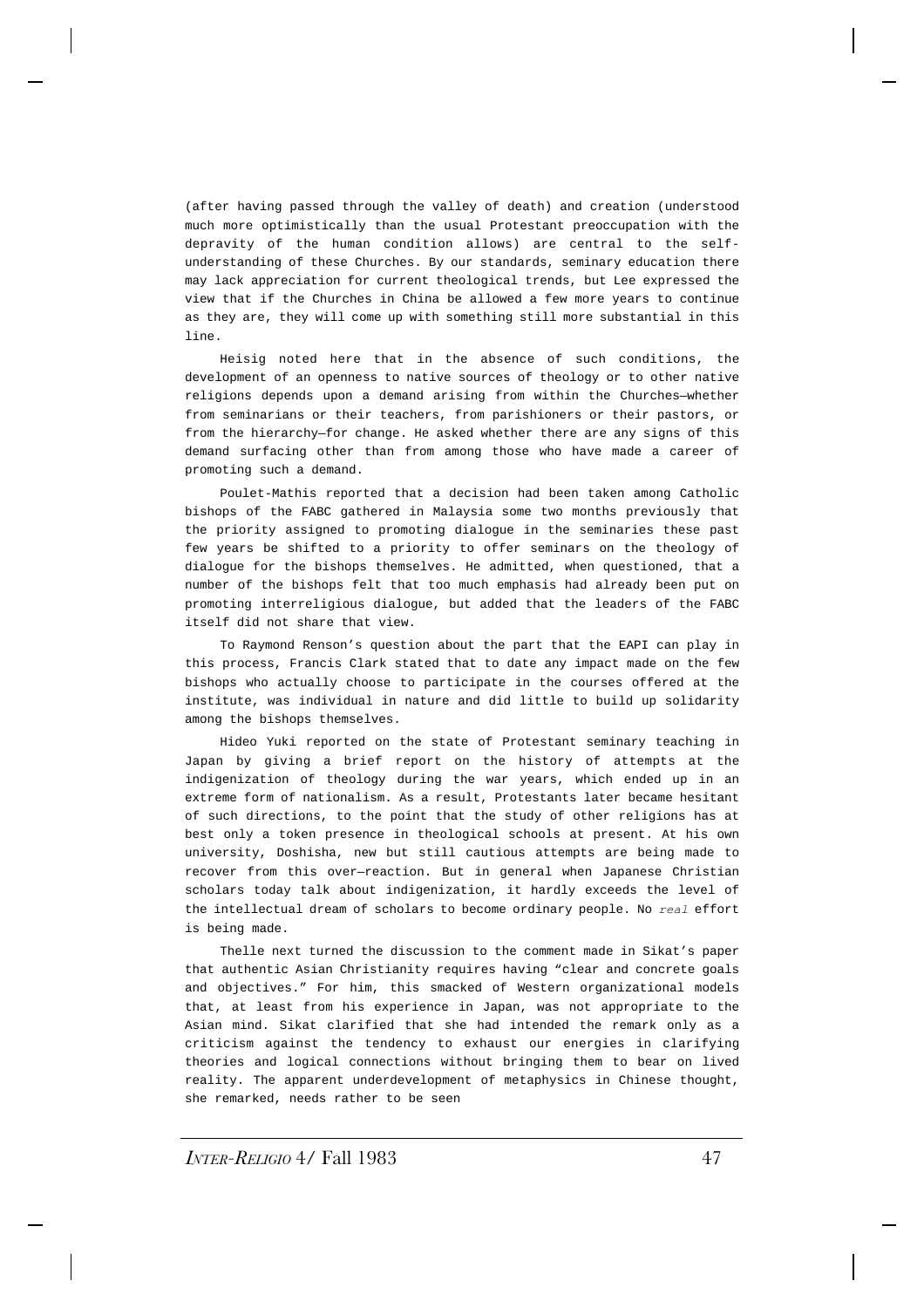as a deliberate impatience with the abstract. The same may carry over into the Asian concept of dialogue.

Edward Khong commented that for him an invitation to dialogue always means something extremely concrete, something like "Let's play cards." Before beginning, one has to assess how much one has and how much one is willing to lose. As Christians we are very conscious of what we already possess as truth, and often sit down at table with the attitude of enjoining the others, "Don't touch my pot." Were dialogue merely a form of broadening one's circle of friends or one's knowledge, it would be simple enough. Were it merely a question of selling wares at our own prices and on our own terms, there would be no problem. But if it is to be the case that we are transformed by the encounter, we need first to become conscious of the concrete goals of dialogue and enter it with our eyes open.

To conclude the discussion, Thomas Immoos indicated the importance of the psychological dimension of this dialogical transformation by showing how "dialogue with the other" only really comes about when it is at the same time a "dialogue with oneself."

#### RELIGIOUS PLURALISM IN CHINA

The first of three "case studies" on religious pluralism in Asia was to have been presented by Whalen Lai of the University of California at Davis, but unexpected last minute complications with his travel documents prevented him from attending the conference. In his stead, Peter Lee offered a summary of Lai's interesting and informative paper to open the discussion.

Noting the two conflicting tendencies in the three Chinese religions (or "Teachings") of Confucianism, Taoism, and Buddhism to syncretism on the one hand, and to conflict and persecution on the other, both of which crystallized most clearly in the Ming period, Lai attempted to resolve the contradiction by placing it in socio-historical context. In doing so, he argued we find the same dynamic principle at work in both syncretism and persecution: the subservience of religious tradition to civil order through an ideology of "consensual orthodoxy" promoted by those in authority. What we find in Ming, however, cannot be called religious pluralism in the strict sense of the term, and due to Ming influence true pluralism appears to be absent throughout the nineteenth century and perhaps the twentieth as well. For Lai, whatever the benefits of consensual orthodoxy for civil order, its danger is that it promotes uncritical identification of the moral good with the particular mores of a society, as we see from the adverse attitude it produced towards the Christian missionaries. The question now, he concluded, is whether a half century of peaceful coexistence within Ming culture and a political upheaval that has brought both religion and culture into question offer a backdrop against which the Three Teachings can revitalize themselves as China faces the future.

Bartholomew Tsui opened his response with three areas he felt deserving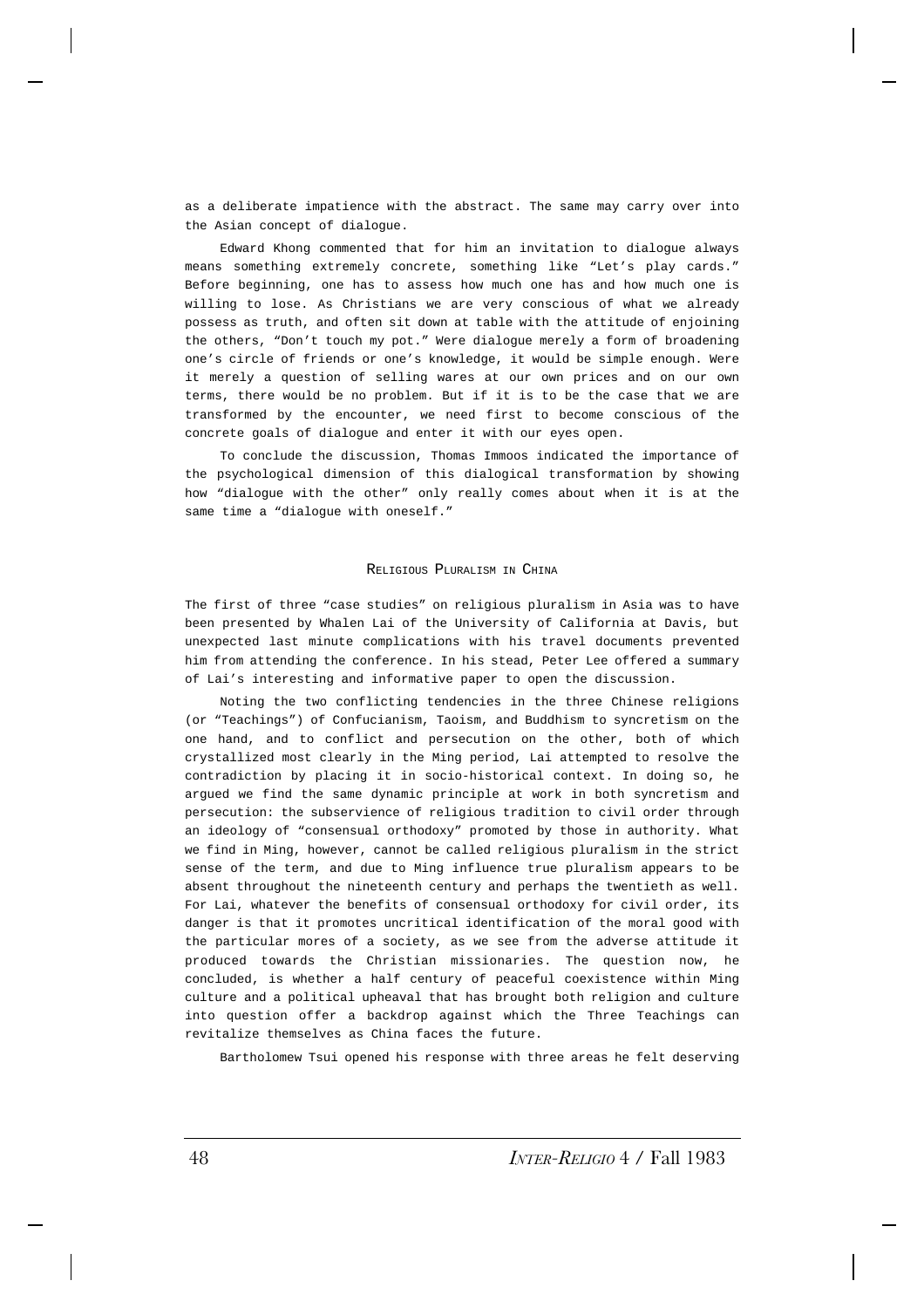of further discussion. First, he noted the chronological correspondence reported by Lai between each of the Three Teachings and one of the stages of human life, and wondered to whom we might ascribe belief in the scheme as a whole: to Buddhist monks? Taoist monks? Neo-Confucians? Second, he questioned the apparent conclusion that the failure of Christianity in China was due to the self—sufficiency of the Three Teachings syncretized into a unity, since such a judgement overlooks the more complex dynamics of the conversion process. And finally, he thought it would be worth while to apply the notion of "consensual orthodoxy" to the current regime in China to see if any pluralism, in the strict sense, can be said to exist there. Tsui ended his response by drawing a number of distinctions he felt missing but on which, unfortunately, it was not possible to have the author's own views: between relations of each of the religions to the ruling authorities and relations among themselves; between the scholar's view of religion at the time and that of the people; between synthesis, eclecticism, and syncretism; and between the religious division of human needs into natural, social, and transcendent, and other possible interpretations of human need that would not share religious presuppositions.

Thomas Immoos, who expressed his appreciation for the originality of the paper, nevertheless felt that more attention might have been given to the role of economic factors in accounting for such things as the persecution of Buddhism in China, an idea that has long been in circulation among scholars of the Ming period.

To Notto Thelle's questions about how much of the spirit of the Ming era spoken of in Lai's paper was lost during the Marxist era in China, Tsui and others provided further background information. From there the discussion turned to the role of Christianity in China, on which point the assembly was drawn into the long and devoted China-watching tradition of Tao Fong Shan for a brief but fascinating overview.

Jan Van Bragt took up the first of Tsui 's questions to note that the question of *who* the agents of religious synthesis or religious persecution are is one that applies to the partners in interreligious dialogue as well: are they the scholars, organizational representatives, common believers, individual subjects of religious experience, or perhaps some combination of these? Dolores Sikat pointed out here that as long as we tell the history only of the upper classes who had access to the courts of political power, as in the case of the Ming era, we are touching no more than a fraction of 1% of the population. Folk religiosity, she suggested, has a history all its own which consists in far more than mere consumption of crumbs falling to them from the tables of the literati. This is not to say that it is not syncretistic —quite to the contrary, it tends to be much more so—but only that the preoccupation with questions of religious "pluralism" or self—reflective synthesis would not be of any interest to the "uneducated" masses, and even ventured the view that the same might well be said of the ordinary educated Taiwanese to this day for whom religion remains a category apart.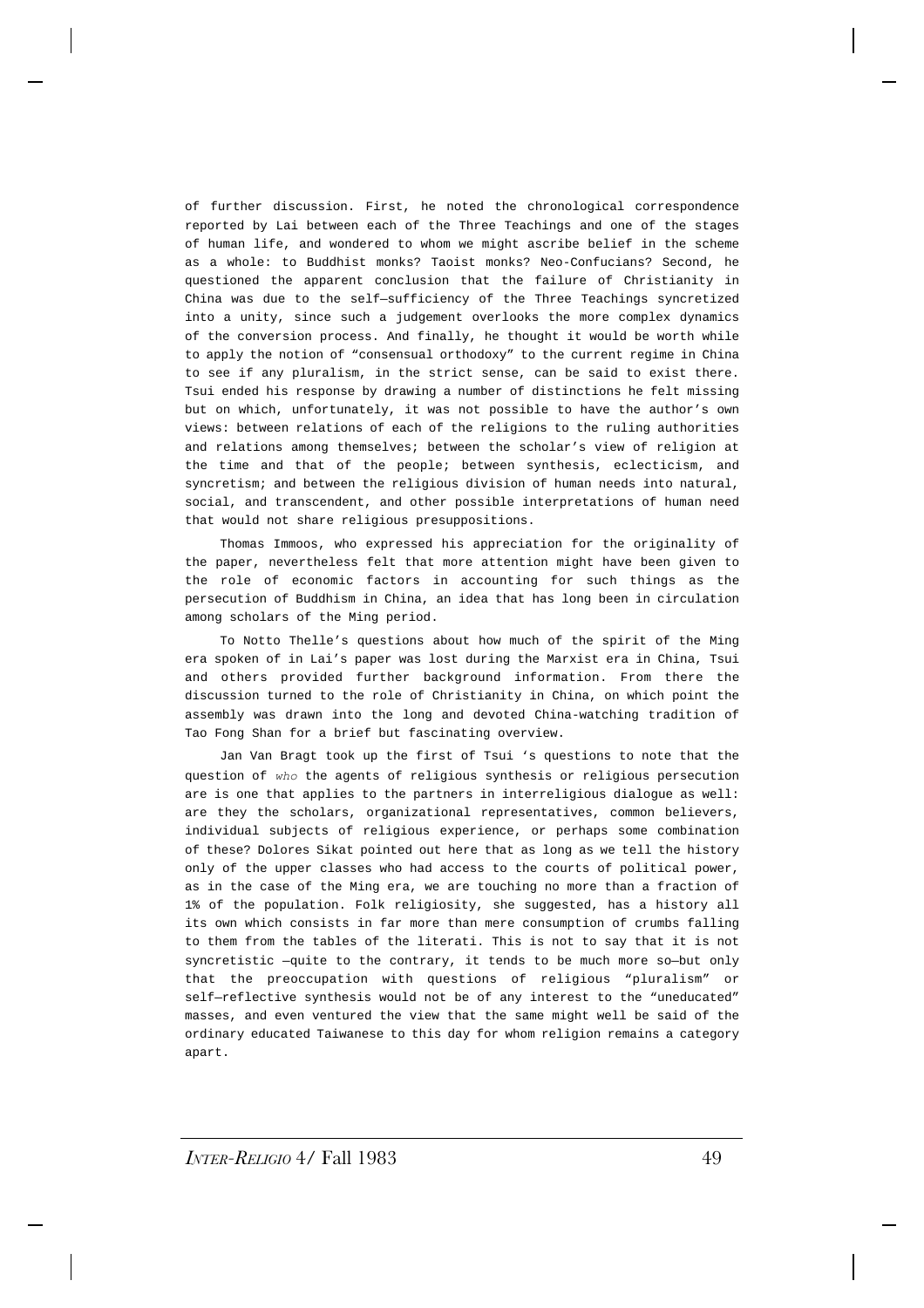The difference between the so-called great tradition and the minor traditions into which it filters down is always present, Tsui was quick to observe, but the dynamics are so confused and the data so scanty that one would hesitate to say too much on the subject. Paul Clasper recalled the experience of initiating a course, with Tsui, on the study of folk religion in the Religion Department of Chinese University. It raised not a few eyebrows among their colleagues ("Why would anyone want to go to university to study superstition?"), opened the eyes of not a few students to places and events they had been unaware of in their own neighborhoods, and made the two professors themselves more sensitive to the importance of these "little traditions," even among a highly educated people.

Edward Khong introduced a less optimistic point of view here with the remark that the Chinese people are fundamentally more interested in achieving certainty than in the quest for truth, which facilitates the fusing of disparate teachings into a unity and promotes mutual tolerance among a variety of traditions.

Jan Swyngedouw was anxious to know what the consequences for interreligious dialogue are if one agrees to bring folk religiosity into the picture. We know something about organizing dialogue among scholars or official representatives, Swyngedouw said, but what would it mean to "dialogue" with Buddhism at the level of folk belief?

Khong was the first to reply to the question, from the Hong Kong context, noting that much of the interreligious display that is graced with the name of dialogue in fact amounts to little more than certain religious leaders making friends with other religious leaders. As far as this may be removed from the grass—roots reality of belief, it is still further removed from the genuine spirit of dialogue.

Clasper next complained of the resistance within Christianity against a dialogue between theology and folk belief, while Poulet-Mathis emphasized that what we mean by dialogue is an encounter between persons self-consciously committed to the search for truth, whatever particular tradition they belong to. When that dialogue reaches the level of doctrinal discussion, we discover a limit to the dialogue with folk belief because there is no single tradition to be discussed here but only a scattered body of loosely constellated habits of belief and practice. This is not to say we should not be interested in popular religiosity, only that it is not a proper partner for dialogue.

Heisig felt that the challenge of folk religions entails more than merely how to draw them into the dialogue already going on. After all, the notion of dialogue as the enterprise we are engaged in represents the attempt of certain religionists (notably, the Christians) to encourage other religionists to look at their tradition in a new way for mutual benefit. The fact that we meet a form of religious life that does not fit into the pattern should first make us have another look at the pattern. It may be that there are tacit assumptions in interreligious dialogue that generate those sentiments of self—dissatisfaction at being too academic, too removed from life, too narrow, and so forth that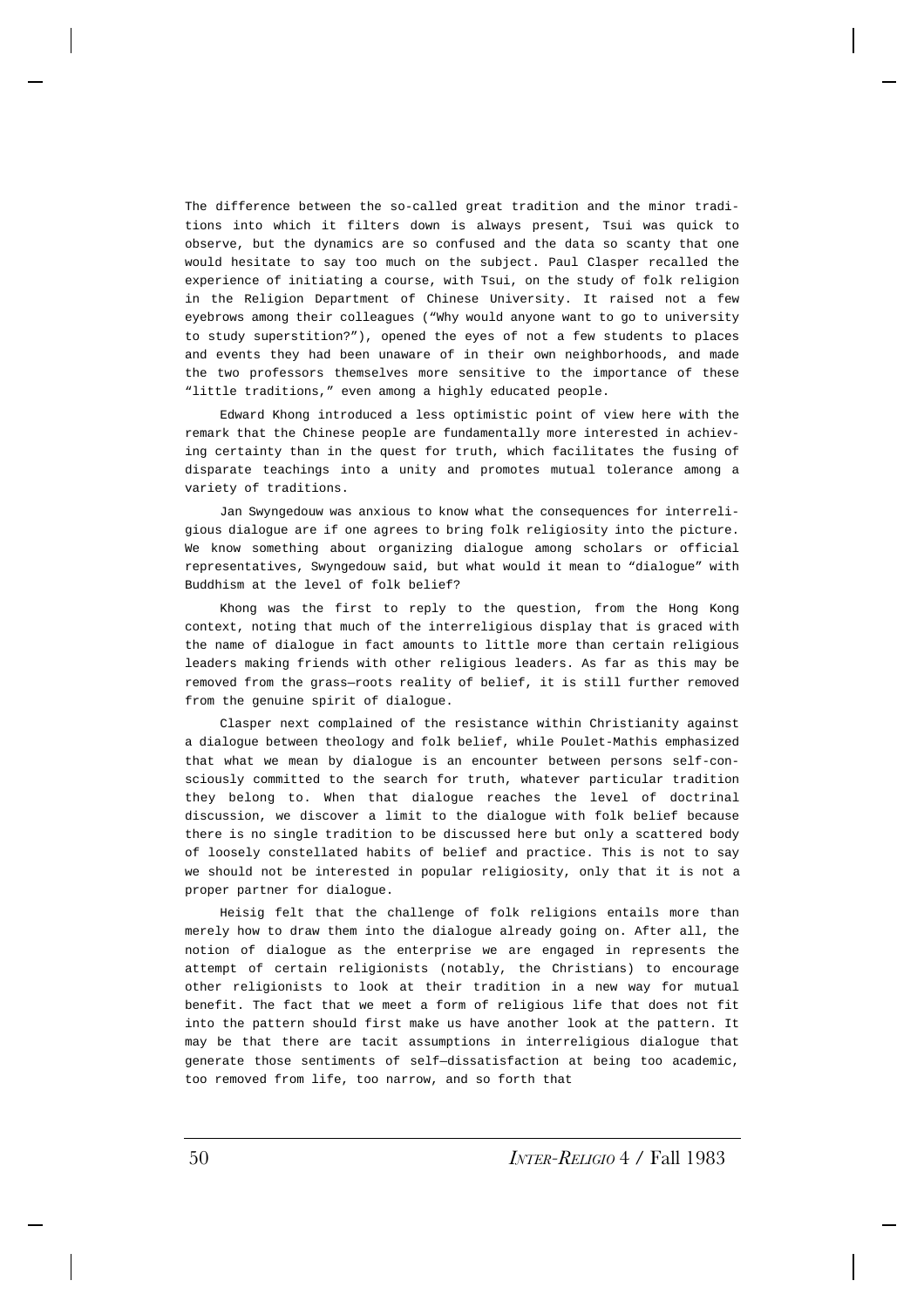keep coming up at meetings like this.

Lee mentioned the difficulty of conducting formal dialogue among those who lack a religious self—identity, at the same time as he admitted that there are different levels of dialogue, each with its own proper procedures. In his own experience, it is really a quite restricted number of people who are able to communicate with one another in dialogical fashion, even though they may find the concept appealing for one reason or another. He also stressed the fact that in our admiration for the often remarkable syntheses achieved in the course of Chinese religious history due to the flexible temperament of the Chinese people, we should be wary of simply accepting the syncretic process in religion uncritically, be it at the level of folk religion or among the scholars, since there are no doubt undesirable aspects to it as well. The question for us is then: Can Christianity synthesize the positive elements in Chinese religiosity in a creative fashion so as both to remain fully Christian and yet become fully Chinese?

#### RELIGIOUS PLURALISM IN JAPAN

Notto Thelle's condensed but tidily organized paper treating Japanese models of religious pluralism attempted to outline the form of separate co—existence that the three traditions of Shinto, Confucianism, and Buddhism have come to achieve with one another on an organizational level, as well as the organic intermingling of all three that is part of the ethos that most if not all Japanese inherit unconsciously from their society. While the former may classify as a "pluralism" in the sense of a cultural system recognizing the right of more than one ultimate worldview to exist within its confines (and which is mirrored in various ways within the traditions themselves), it is difficult to speak of a pluralism in the case of the latter. Christianity, with its demand for absolute and exclusive allegiance, has a long history in Japan of resistance against both models, obviously an easier task at the organizational level than at the popular one. What prohibits the great religious diversity of Japan from advancing to self-conscious and creative encounter with one another and the individuals within society is not to be sought in any of these models, however, but in other values and traditions "of more ultimate character than religion." The primary concern under which a plurality of religions are allowed to coexist, Thelle suggested, consists of an unsophisticated acceptance of social harmony, which both weakens the commitment to ultimate values within particular religious traditions and strengthens the ultimacy of nationalistic sentiments.

Jan Swyngedouw began his response by noting how difficult it is to comment on an analysis one agrees with so fully. He then attempted to add still more weight to the notion of social harmony—or what the Japanese call *wa,* and by which they mean harmony within Japan—by arguing that it is itself religious in nature. His own view is that all religions in Japan can in an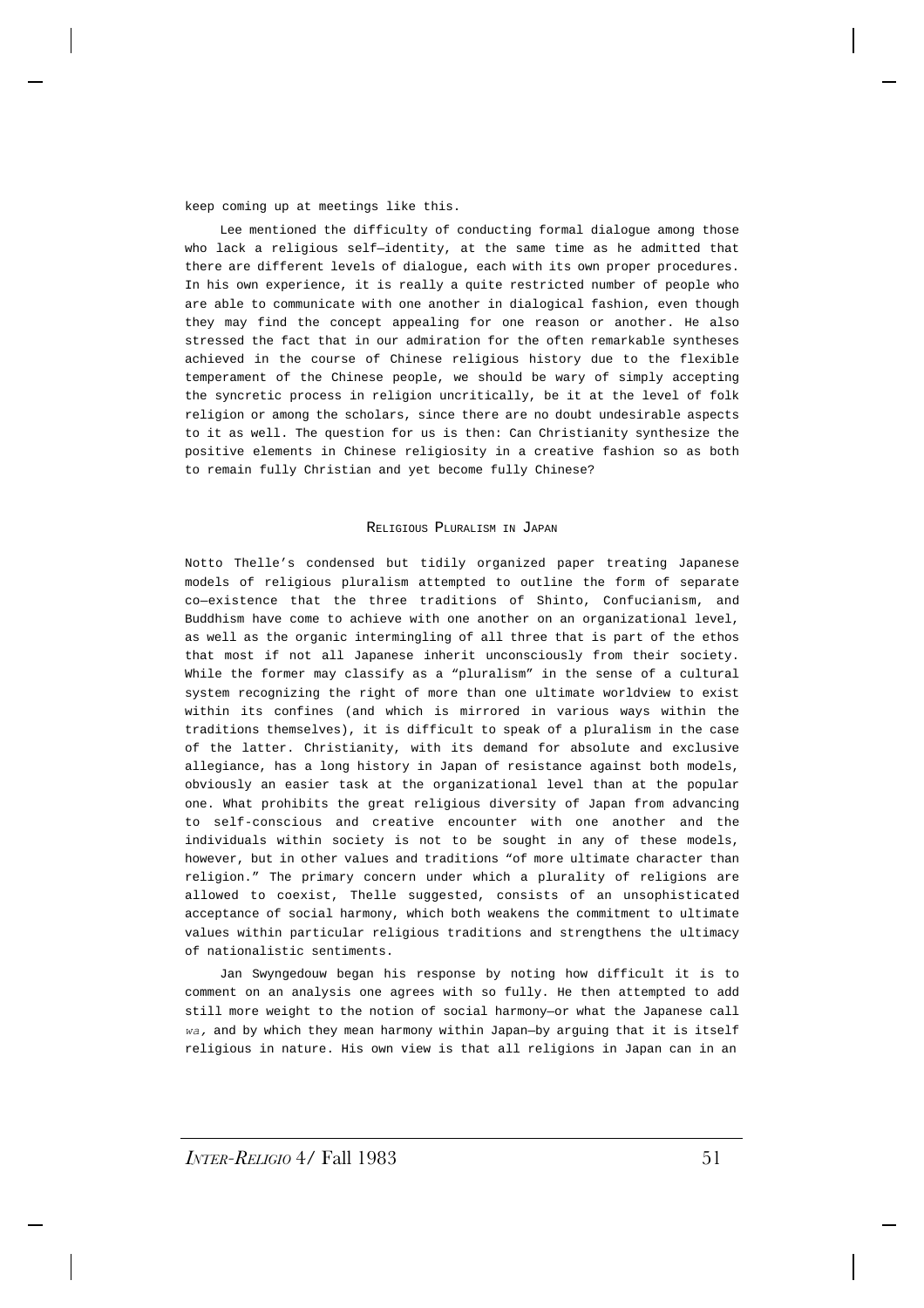important sense be called "sects" of this one religion of "being Japanese." Prior to the war, it was the state that had given recognition to the various religions within the general social order, but after the separation of religion and state imposed on Japan by the occupying forces, the religions themselves stepped in to fill the void. Within this context, the interreligious dialogue so flourishing in Japan has largely to be seen as a further attempt to preserve and contribute to this wa, which is why it so often gets trapped at levels of social formality and why it is welcomed by those in power. At the same time, Swyngedouw, concluded, the state of dialogue would seem to indicate an awareness on the part of those participating of the overall lack of influence by religion on Japanese society.

After considerable discussion related to details of the religious situation in Japan, the question was raised by Thomas Immoos whether the phenomenon in Japan might not be a more widespread phenomenon among developed nations of the world, where traditional ties to a particular religion have slackened to the point that all that remains is a sort of weak and woolly "UNESCO religion," hardly a self-conscious pluralism conducive to interreligious dialogue. Granting the point, Jim Heisig still wondered whether we should look at forms of pluralism open to criticism from a point of view that values conscious, reflective religion and tends to give rise to deliberate aggression or deliberate cooperation as altogether negative. In reply, Thelle and Swyngedouw in turn spoke eloquently of the truly positive aspects of *wa* as a "religion of the blood" Japan.

Yuki Hideo reconfirmed much of what had been said, noting how foreigners living in Japan for many years often perceive crucial dynamics to which the Japanese themselves are blind. The usual practice of thinking of religion in Western terms—as affiliation with *one* organization and commitment to a transcultural ultimate—does not apply to Buddhism, Shinto, or Christianity in Japan, despite attempts to adopt the Western model. As pointed out, there is really no pluralism in Japan, but only different facets of the one religion of being Japanese. In a sense, therefore, our efforts should go to "destroying" the Japanese concept of religion as social harmony.

Swyngedouw noted a certain anomaly in the fact that Christian attempts at dialogue in one sense contribute to the problem precisely insofar as they do not also embrace that radical task Yuki had spoken of, but tend to slip away from local problems to the safer areas of "World Peace" and the like.

Yuki went further to point to the limitations of what he called "Rotary Club" dialogue, calling for a new form of dialogue, signs of which are already beginning to appear. Those religionists engaged in human rights issues, for example, have begun to recognize Japanese harmony as one of the strongest enemies of human rights. It is an issue that forces dialogue away from the conference tables and out into the world. The call for change does not mean that we fail to appreciate the important role that formal, parlor dialogue can play, only that we do not remain content with achieving that level of encounter.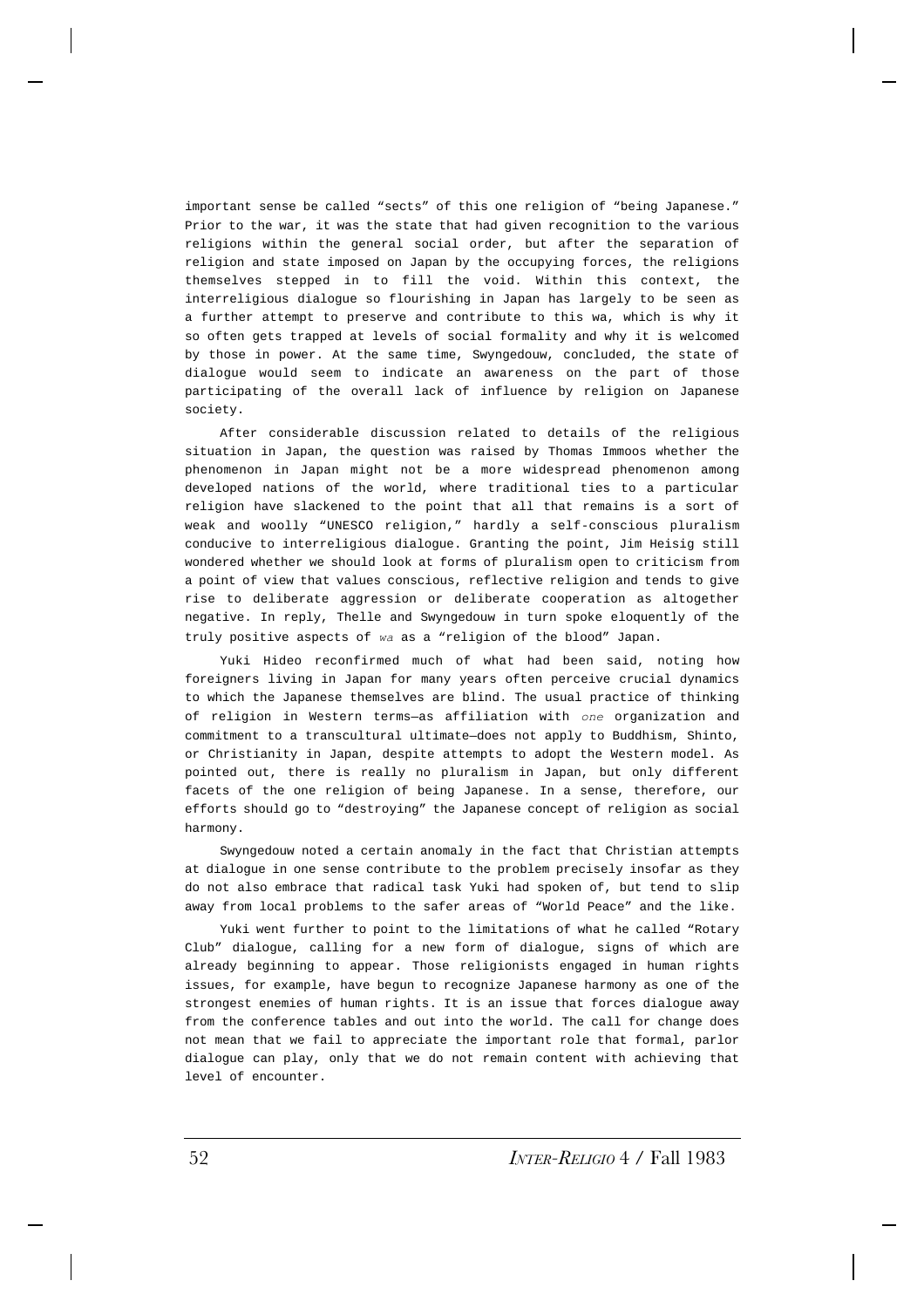Paul Sye observed certain affinities between the situations in Japan and Korea, and also the importance of any interest in the question of human rights. As a people that had suffered at the hands of Japan, forced to change their names and language and to pronounce allegiance to the Emperor of Japan, the Koreans welcome all attempts by the Japanese to re-examine the ideology behind such practices.

Michael Sastrapratedja remarked on elements in Indonesian society comparable to the Japanese *wa* where the role of religion is concerned. The "secular religion" of which Robert Bellah speaks, relative to American society, as an underlying ideology unifying a situation of religious pluralism is applicable also to Indonesia and posits many of the same problems as those mentioned in the discussion for Japan.

Thelle returned to the question raised in the previous discussion of who the proper partners for dialogue are. Yuki's suggestion of broadening the dialogue out into issues such as human rights in fact amounts to an engagement with different partners and can have a positive effect on religious dialogue overall. In the same line, Immoos cited the opinion of Professor Doi, director of the center to which Yuki belongs, that in choosing partners for dialogue we should be conscious of the danger that interreligious dialogue be expropriated by those with the strongest financial base and used to their own purposes. Sr. Hahnenfeld, chairperson for the session, tried to get the assembly to speak more directly to this issue, but there was a general hesitancy to do so, the feeling being that more research and preparation is called for in this rather delicate issue.

Peter Lee asked that we not let the importance of Yuki's observations on the need for a new form of dialogue slip by too quickly or fade off into the more familiar concern with who might be the proper partners for dialogue. It touches the very core of the malaise that much of the interreligious dialogue in Hong Kong suffers from, and he was anxious that Yuki return to say more in future sessions regarding the shift from intra—religious preoccupations to concern with subjects of a wider social nature neither directly generated by nor under the control of organized religion.

Dolores Sikat drew attention to the problem of women's rights in many of the countries of Asia as a specific area of human rights that could become a focus for interreligious dialogue.

Stating the question in more general terms and returning to a comment along the same lines made by Thelle, Heisig noted that in addition to the traditional category of "orthodoxy" with its concomitant notion of heresy as a departure from doctrine, we now feel the need to incorporate the category of what is called "orthopraxis" whose accompanying heresies of failure to act in accord with belief may well be applied to the enterprise of interreligious dialogue insofar as it fails to make the shift of which Yuki was speaking. At present, we lack adequate criteria within religion to apply the category in the concrete comparable to those that we have forged for orthodoxy.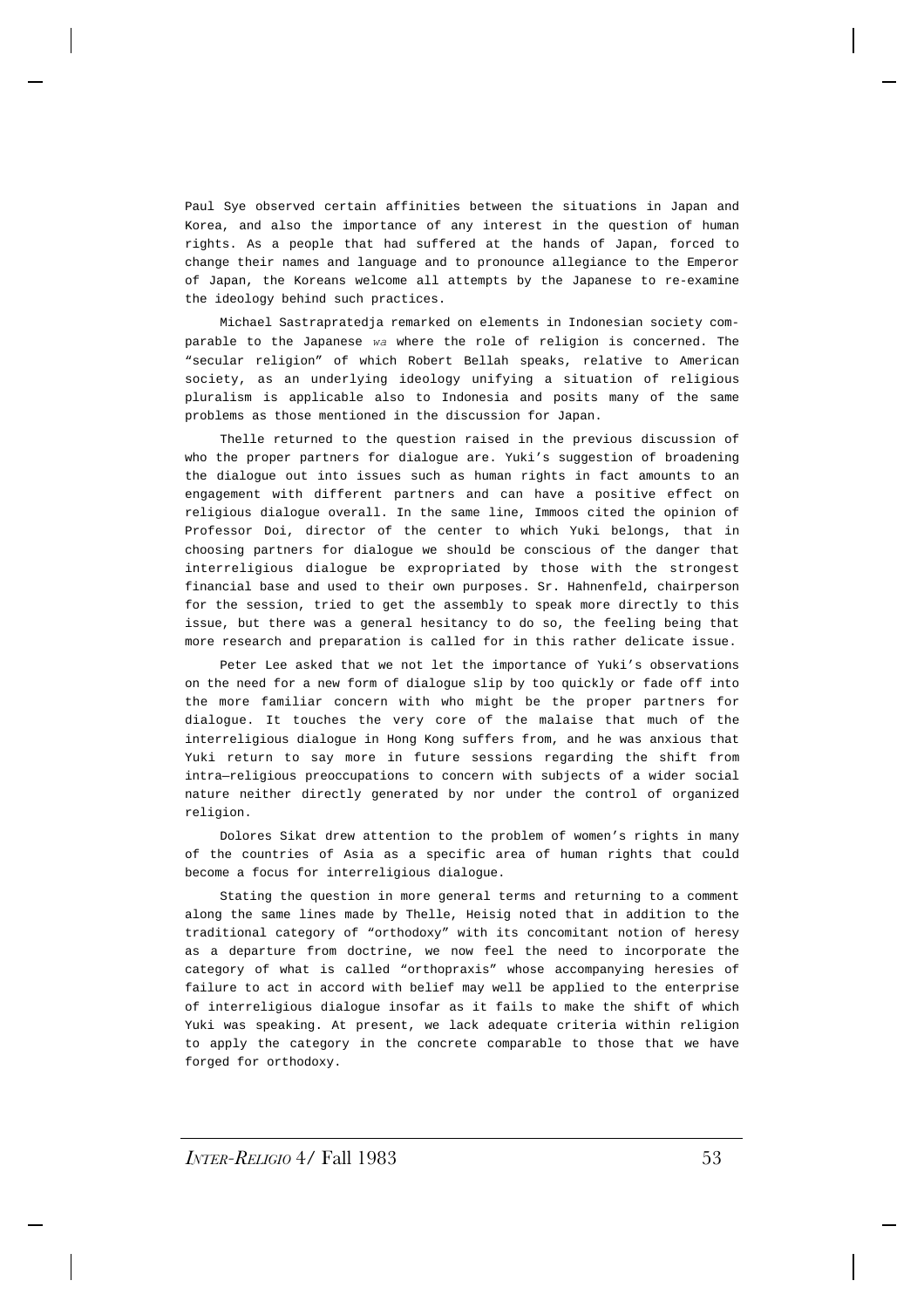RELIGIOUS PLURALISM AND ISLAM IN THE PHILIPPINES

Michael Diamond began the summary of his paper on Islam in the Philippines by noting a major difference between the tradition of dialogue in Marawi, of which he is a part, and that in most of the other countries represented at the conference: "While you are engaged in dialogue because you choose to do so in accord with an ideal you ascribe to, our dialogue originated in the conflict and killing. I envy you. It is something we often forget." Since first going to the Muslim area of the Philippines in 1969, Diamond said, there has been continual fighting. Official government figures list 100,000 dead, but the real totals are much higher. Under such conditions, the mere fact of being present as Christians in a Muslim environment and living there without strife is the most important contribution we have to make, even if a contribution whose value goes unrecognized by the Churches and which is viewed with suspicion by most Islamic officials as a covert operation aimed at converting the region to Christianity. After detailing the history of Islam in the Philippines, which goes back some 200 years before the arrival of the Spanish in 1565 and grows into a story of continued persecution under first one government and then another up to the present, Diamond tried to highlight some of the main spiritual and cultural values in Filipino Muslim society that conflict with those of the capitalistic, Christian majority, and further to stress the important, reconciling role that attempts at dialogue have to play.

Moctar Matuan, speaking as a Filipino Muslim himself, responded to the report by giving us a closer look at the concrete methods used by the non-Muslim state to expropriate Muslin wealth and lands and to reduce them to the status of a political minority in their own region, trampling in the process on time-honored and sacred beliefs. "To the eyes and minds of our grandparents and even to some present-day educated Muslims in the Philippines, the Spaniards, Americans, and Christian Filipinos are one because of their religion and commonality of purpose to subjugate the Muslims under a Christian dominated government."

To Jan Swyngedouw's question about divisions between "modern" Muslims and those who follow an older and stricter line, Diamond and Matuan spoke of the growth of Arabic influence in the education system and among the religious leaders, but noted that the friction this aroused cannot be said to reach the level of open conflict.

Magdalena Villaba asked how the apparent awakening of the Marcos regime to the "Muslim problem" and attempts made to amend oppressive laws are actually received by the Muslims themselves. Matuan said that most Muslims would see the changes that have occurred as a minor victory at best, aimed at appeasing the masses and attracting some of the intelligentsia to its side. The real danger lies not in what the government (whose Ministry of Muslim Affairs is headed by a Christian) *is saying* but rather in what it *is not doing,* in the fact that changes in law are not actually executed, which makes the situation worse than if nothing at all had been done.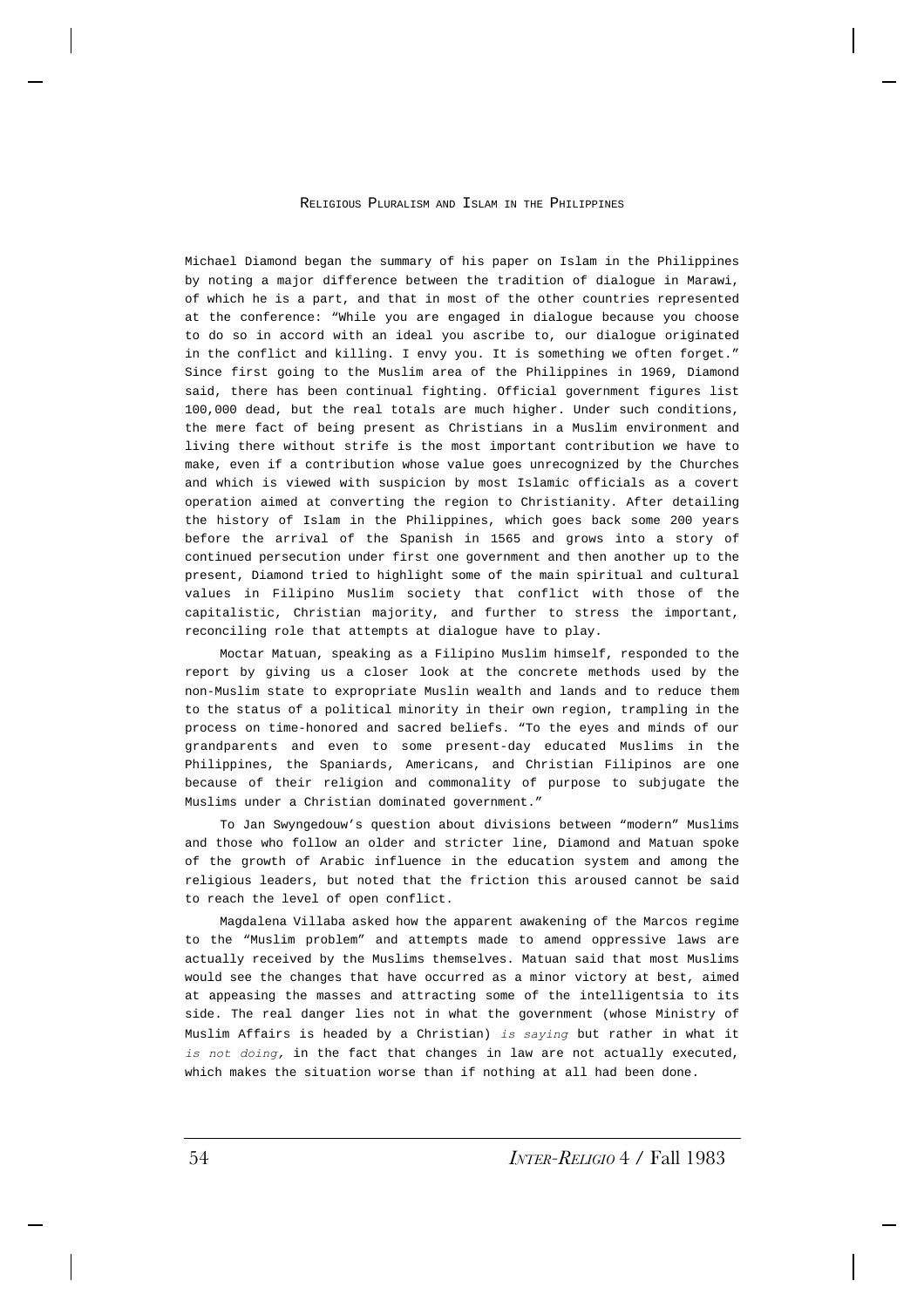Jim Heisig wanted to know of Matuan what the motivations for Muslim dialogue were, to what extent they were political in the sense of providing a foothold among the ruling Christian majority, and to what extent they can be said to be mainly religious in nature. Matuan pointed to the fact that it is not the Muslims themselves who are initiating any dialogue, to the best of his knowledge, and that those who do participate do so in response to Christian initiatives, as at their own Centre.

Michael Sastrapratedja contrasted the situation in Indonesia with that of the Philippines. There Islam is not so deeply rooted in the culture, having arrived only in the fifteenth century after which its efforts at inculturation had to contend with Dutch colonialism; while Hinduism and Buddhism go back to the sixth century and have helped much more to shape Indonesian culture. In addition, the formation of the state does not create the problem of a national identity formed in favor or in opposition to any particular religion, except for a minority of Muslims who would prefer an Islamic state to the current secular one. Though commonly spoken of as a "Muslim country," in fact it is merely a country in which Muslims are in the majority. In fact, the government avoids the terms "majority" and "minority" when it comes to religious belief.

Matuan found it hard, as a Muslim, to accept such an explanation, since Islam understands government, society, and religion as one. To depart from that unity would be too loose an understanding of Islam for him. In reply, Sastrapratedja reported that the Minister of Religious Affairs in fact had recently made the statement, shocking though it be to Muslims, that Islam has no relation to political form, no political conception.

Sr. Theodore spoke of a comparable problem in the south of Thailand where a heavy concentration of Muslims occupying a small strip of land are seeking secession from Thailand because of infringements on their rights and Islamic customs. Government opposition is adamant but it has not sparked the level of conflict that we see in the Philippines, and a certain level of dialogue among Muslims and Christians is able to go on there through youth work and the like.

At this point the discussion turned to the way Muslims elsewhere in the Philippines relate to the majority Christian culture, and the impact this has on the Muslim cause. Contrary to expectations, it was reported that this did not, by and large, lead to any breakdown in Muslim identity nor create any pockets of Muslims content to live under conditions similar to those just described for Indonesian Muslims. The migrations are generally seen as temporary.

Sastrapratedja volunteered the idea that the root of the problem may be less cultural-religious than it is economic, which afforded Diamond the occasion to show more explicitly, by way of a vivid contrast between "lowland" and "highland" cultures in the Philippines, the connections that exist between economic wealth and social—religious consciousness.

Sikat argued, from examples she was familiar with, that it is important here that we not identify all the doings of the current regime with the Christian majority, since a fair share of injustice occurs precisely because of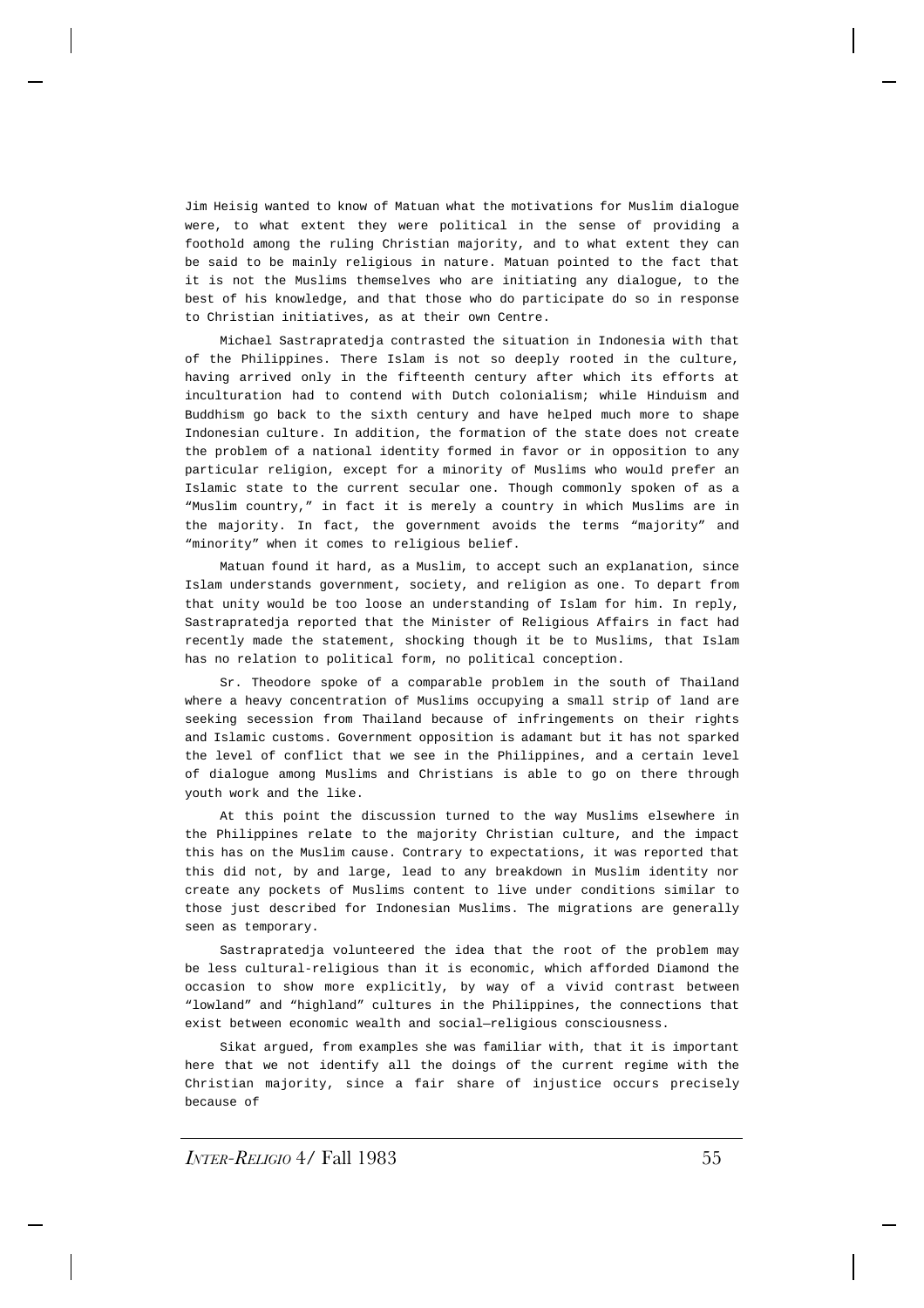political forces that intervene between Filipino Muslims and Christians, even to the point of pitting soldiers against the Muslim "rebels" for reasons that the soldiers themselves do not understand.

### RELIGIOUS PLURALISM AND KOREAN SHAMANISM

Tongshik Ryu approached the question of folk religion and its role in a religiously plural society by focusing attention on the case of Shamanism in Korea, its history, traits, and meaning. He showed, through drawing careful distinctions between the beliefs, rituals, and manner of transmission of the Shamanistic tradition how it came to be a virtually universal element in all religious phenomena in Korea, including Christianity; how it provides the basis on which religions other than one's own are approached; and how it continues to function, in his term, as a "religious guerrilla" teaching the Christian Church how to survive in the complicated, pluralistic society of Korea. Ryu left no doubt, in his solid and balanced paper, that despite the superstitions and magical elements that have accrued to Shamanism and need to be recognized as negative elements, it is nevertheless a source of revelation that the Christian Churches need to learn to listen to, interpret, and respond to. It has offered and continues to offer a means of expression for the cries of the oppressed reaching out to the heavens for justice, for the gratitude and joy of a people blessed with abundance, for the ordinary problems and frustrations common to us all as human beings.

Paul Sye responded to the paper with a note of admiration for the depth and clarity of presentation it brought to so complex and still living a tradition as Korean Shamanism. His own study of scripture, he told the assembly, had constantly suggested parallels between practices recorded in the Bible and those of Shamanism. He did, however, take exception to Ryu's statement that it was the elite classes who were the first to adopt the high religions that came to Korea from abroad, offering the case of Catholicism which originally appealed to many of the poor and oppressed precisely because it offered them an alternative to the ruling system of privilege and caste. Finally, he stated his agreement that current attitudes towards Shamanism in the Christian Churches can only be sustained by shutting one's eyes to the reality of Korea today. During times of persecution by native and foreign powers, it has been the Shamans more than any other religious group that has tended to adapt its religious practices to voice the political will of the people and criticize their oppressors.

After fielding a number of technical questions on the state of Shamanism in Asia in general, its attitudes to nature and cosmos and afterlife in its Korean form, the role of ecstasy in this and comparable folk traditions, and points of contact between the beliefs of Shamanism and Christian theology, Ryu replied to Peter Lee's concern about how dialogue with a tradition like Shamanism can become a personal encounter, and how it can be realized among those who lack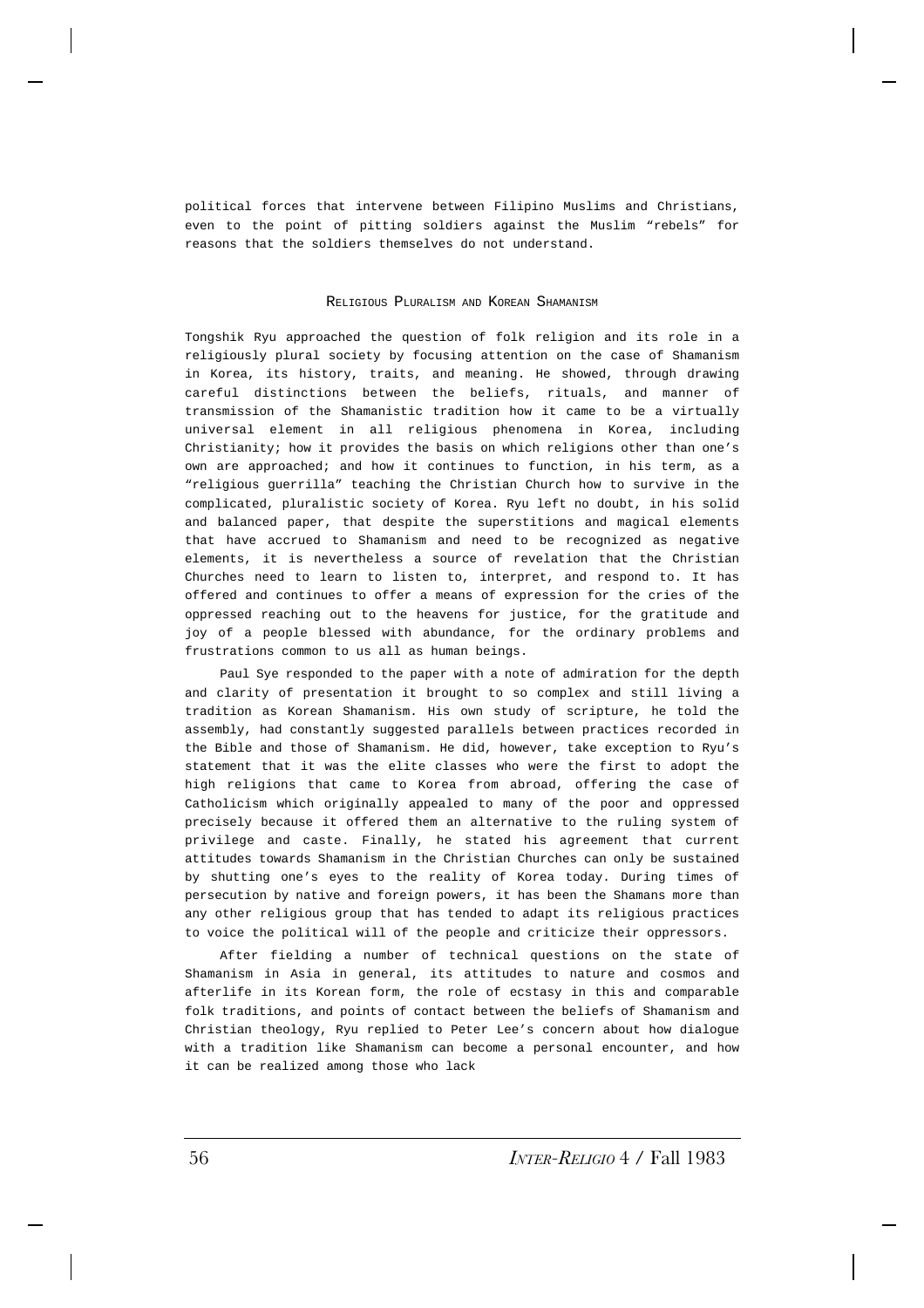the expertise to see beneath its surface to its deeper history and meanings. Though there are said to be 20,000 Shamans in the Seoul area alone, he said, the number of Shamanists who believe in the practice as a way of life are almost impossible to find and initiate dialogue with. He sees the study of folk religion as something basically *for us ,* which is where it differs from other forms of interreligious dialogue spoken about at the conference. He cited his own experience of having taught a course on the subject at the Catholic seminary in Kwong-ju as one step in that direction. Sye stepped in at this point to applaud the move and to insist once again that Catholic pastors *must* know something of Shamanism if they are to understand the mind of the people.

Jan Swyngedouw and Hideo Yuki spoke of the fact that in Japan there are commonly persons of Shamanistic traits (e.g., those belonging to the *Shugendo* tradition) participating in meetings of dialogue, in spite of the typical resistance to new religions founded by Shamans, even if they were later to become far removed from their origins. Ryu noted that there are some 200 to 250 new religious movements in Korea, some of which have also been originated directly by Shamans. Even the Unification Church, where the gnostic element is more in evidence, shows the presence of Shamanistic sentiments.

To Jan Van Bragt's query about ties between government and Shamanism, Ryu noted that up until the fourth century, the King was considered a Shaman possessed of special charismatic powers, in strong contrast to the present where since 1970 Shamanistic practices have been openly discouraged by the government, as well as by many new religions, as "superstitious," which makes it all the harder for Christianity to encourage greater attention to these traditions.

Michael Sastrapratedja noted the presence of Shamanism in present-day Indonesia, where the emphasis is on cosmic order, adding that for a long time the Christian Churches failed to see that for all their preaching of sin as an act against God the Indonesian was predisposed to see it rather as an offense against the cosmic order.

Dolores Sikat suggested that in the Philippines devotion to the saints and to the "Nino Jesus," even though of Christian origin, functions in quasi-Shamanistic fashion. Magdalena Villaba added that we have to recognize the fact that these customs survive first and foremost because, in one form or another, they are efficacious in a way that official religion and science are not.

Moctar Matuan informed us that similar elements were also present among Filipino Muslims in the past, as a result both of an assimilation by Islam of the native system of belief it encountered on first arriving in the area and of later Christian influences. As more and more leaders receive training in Egypt and the Arab world, however, a desire to purify Islam of such foreign elements has gained strength, even though there is no denying the efficacy of certain practices, as Villaba had pointed out.

Francis Clark stated his impression, from his Philippine experience, that the element of fear was dominant in Shamanistic attitudes to higher powers,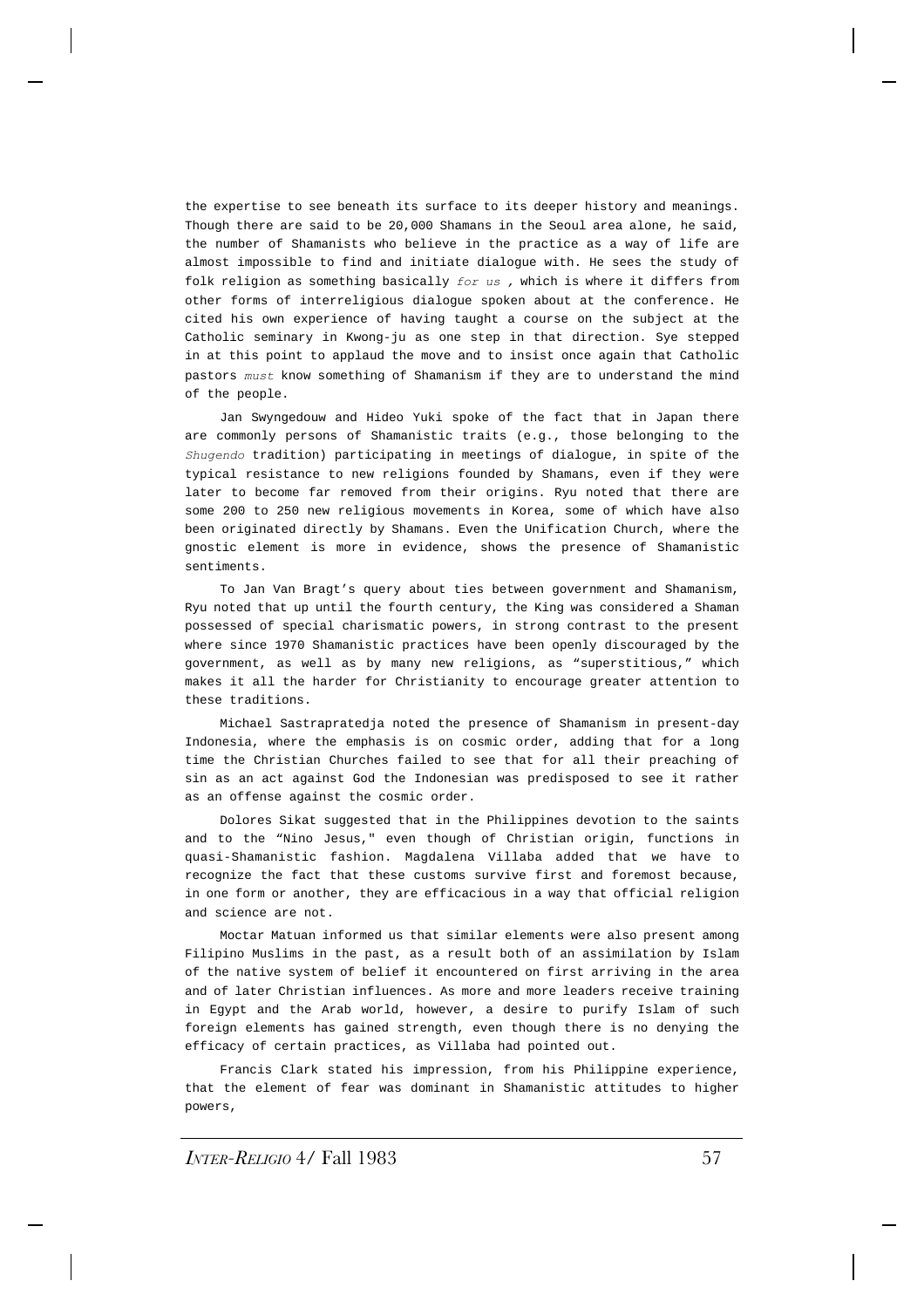and thought that the emphasis Christianity placed on love in this regard might be liberating in its own way. Ryu, however, preferred to characterize the basic attitude in Korean Shamanism as one of neither love nor fear but of a "recognition of dignity" inspiring reverence in many forms, including love and fear.

#### LIVING OPTIONS FOR THEOLOGY: A CATHOLIC VIEW

After admitting that the time is not yet ripe for an elaborated theology of religions consistent with the change in attitude within Christianity towards other religious ways, Jan Van Bragt approached the subject by means of "13 Theses," condensing what he felt were the principal prescriptions and proscriptions applicable to such a venture. Basically they fall into three main areas of concern: (1) that a moral and spiritual conversion on the one hand, and a concerted reflection on concrete practice on the other, accompany our more academic efforts; (2) that, beginning from the standpoint that all religions are imperfect instruments of what transcends them, a Christian theology should not only grow organically out of its own total past (both Catholic and Protestant, though Van Bragt saw more hope for the former), but grow into closer organic unity with "theologies" and reflections on the human condition belonging to traditions other than the Christian; and (3) that the overemphasis on salvation dynamics to the neglect of creation dynamics be redressed or perhaps even reversed, so that salvation not be made to serve as the pivot for a theology of religions.

Responding to the paper, Yuki Hideo called into question the idea that a theology of religions would show more continuity with the traditional Catholic and Greek Orthodox accents than with Protestant ones. He preferred to reformulate the thesis in such a way that each has "its own possibilities" distinct from the other. The emphasis on localization, variety, and particularity that marked the time of the Reformation, he felt, was one that carried on to the present and provides a link between our current concerns and Protestant tradition. The commitment to a priesthood of the laity so strong in Luther—though often enough offended in Protestant practice—is another area that should help loosen theological frontiers for its encounter with other traditions. The dangers of the principle of "sola scriptura" to this end are often pointed to, but Yuki thought we should also attend to the positive side:

that it enabled Protestants to be far less selective in their dialogue with science, philosophy, the arts, and other religions than Catholicism had been because of its proliferation of traditional material and their papal system of controls.

The point was well taken by Van Bragt and the rest of the assembly, and the discussion that followed focused attention accordingly on others of the theses. Edward Khong asked for further clarification on the shift from salvation to creation dynamics spoken of in the paper, to which Van Bragt replied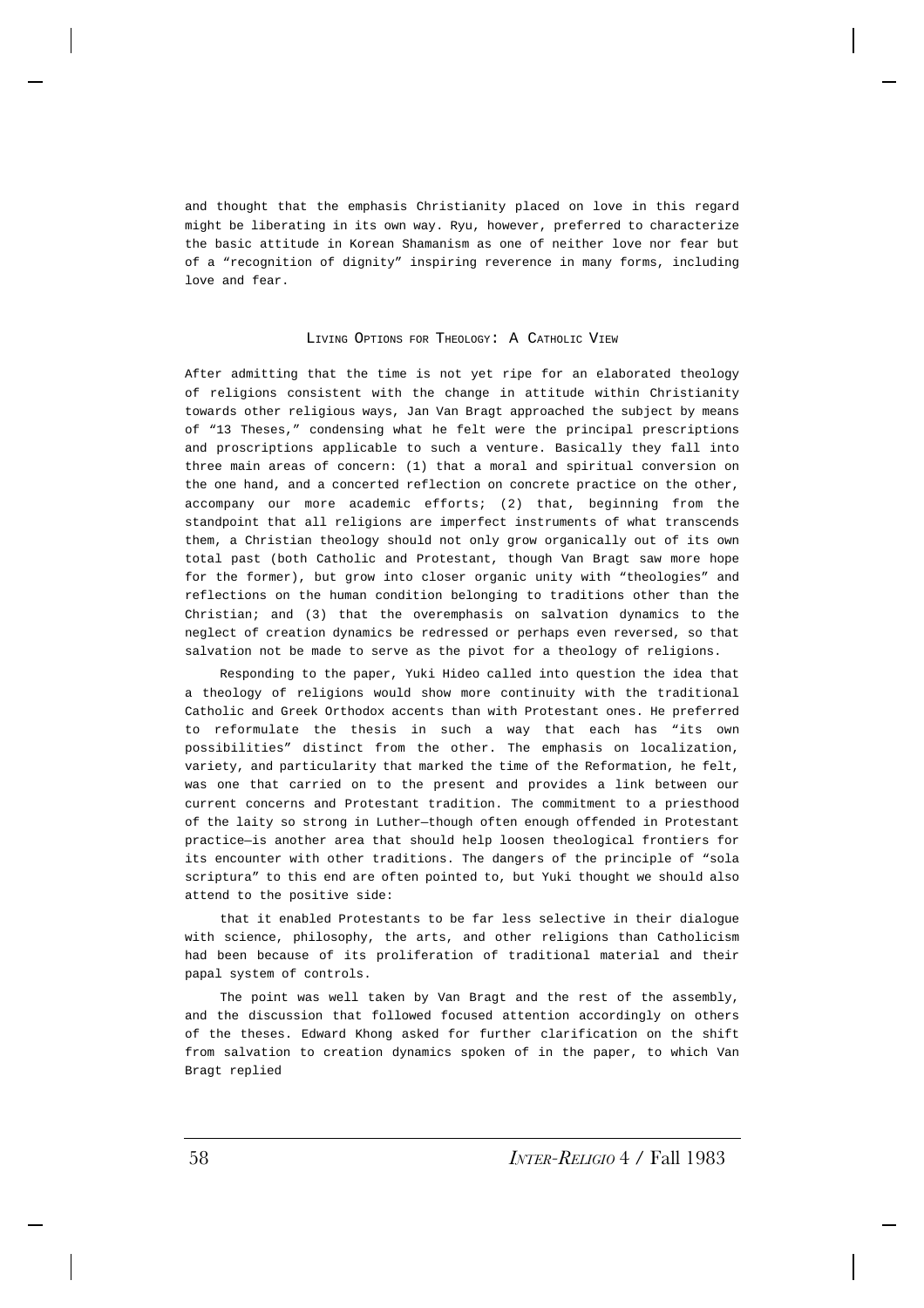by noting both how salvation-theologies tend to close our eyes to the way in which religion—in religious ways other than the Christian may be clearer here—seeks to place humanity within a wider nature and its corresponding responsibilities to that larger picture. Jim Heisig added a comment in support of the thesis to show that the "anthropocentrism" inherent in theologies that stress the relation between God and the individual or God and a chosen people tend to relieve us of our primary duty to the earth in a way that religions stressing the total redemption of "nature" or "sentient beings" do not. Restoring the tradition of a theology of creation to a place of greater importance would be the Christian way of reinstating a sense of that duty.

Paul Clasper agreed with the thrust of the thesis, paraphrasing it in terms of Tillich's idea that each period of Christian history can be characterized by its notion of salvation. It may be that it is not the notion of salvation itself that is obsolete, but the particular sense we have given to it. To this Van Bragt insisted, nonetheless, that the proper tactic at this time would be to leave the notion of salvation to one side in attempts at a theology of religion precisely because what its present meaning leaves out of the picture is central to such attempts.

Jan Swyngedouw argued that the entire discussion may lead us back to the fact that the solution to the problem may not be resolvable within the confines of religion, or still more seriously, that even if religions turn outside of themselves for a solution, it may not make any difference at all except to the world of religion itself. In short, to assume a posture of openness to moral and intellectual concerns not immediately generated by or related to religion would seem to reconfirm the growing indifference to religion in the contemporary world. Van Bragt replied that we come here to a minimum presupposition for interreligious dialogue: that religious traditions constellate in a special and important way a range of human aspirations and a depth of awareness that is not so constellated elsewhere in other traditions. Not to hold to that premise, he stressed, is to doom our dialogue from the very outset. In addition, religions would appear still to be *the* locus for transcultural dialogue.

Thomas Immoos expressed his doubt about that final point, given the efforts going on in this direction outside of the world of religion, leading Van Bragt to restate the point in terms of religious traditions representing the "deepest" locus for transcultural dialogue.

Notto Thelle spoke from the chair to ask for further input on the shift of emphasis Van Bragt was calling for, stating his own conviction of the poverty of Christian creation theology in the face of the present world, and wondering how other religions might enrich us here.

Paul Sye remarked from his own experience with teaching Old Testament in Korea that the most difficult concept to teach is not that of a universal salvation *from* the world of sin and sorrow, but the call of the prophets to see the creative hand of God at work *in* time and history for those outside of Jewish tradition.

Clasper referred to his time in Burma, where the greatest majority of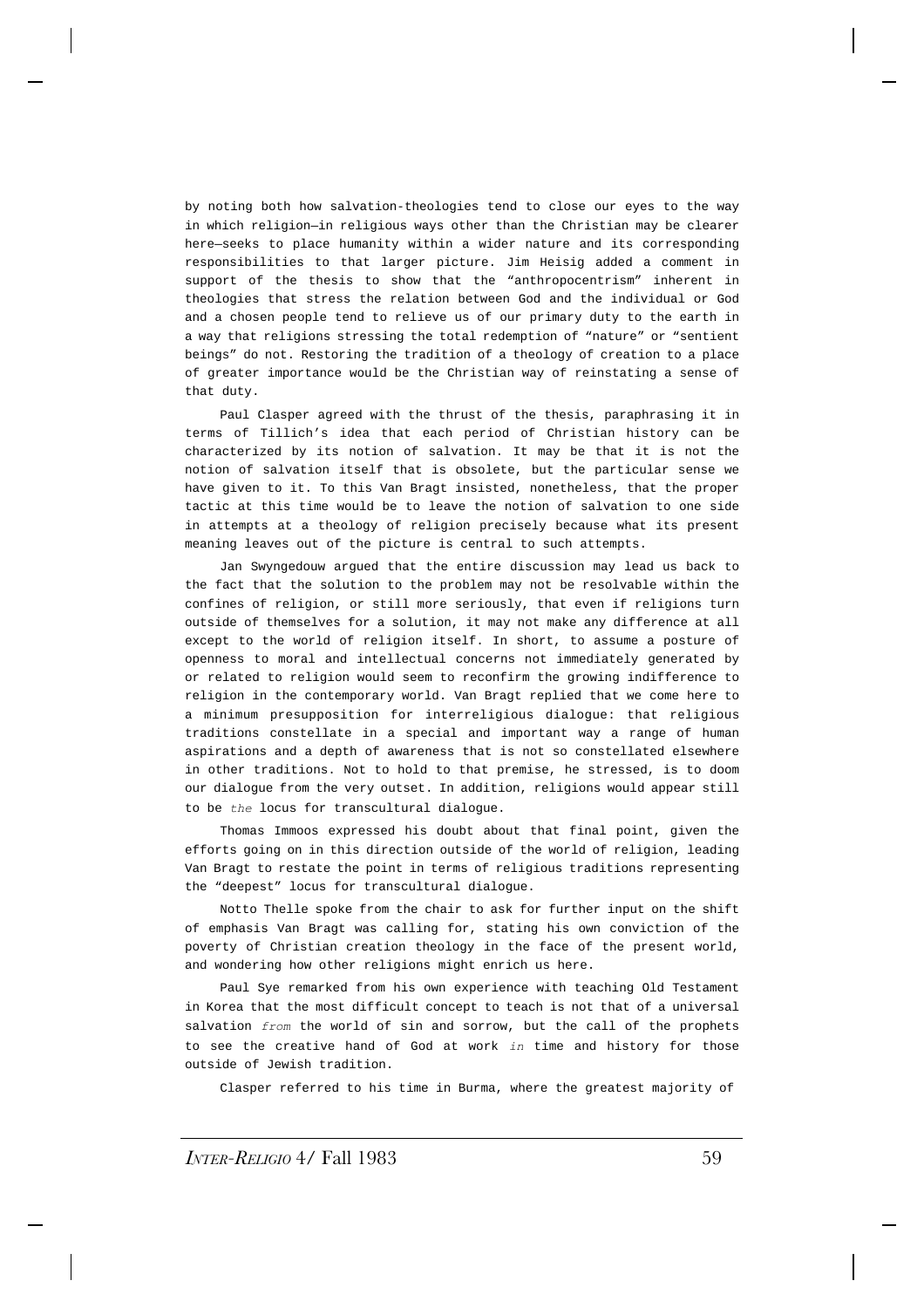Christians are Karen (the largest minority group), a people with confused identity despite a heritage of stories about their greatness. Becoming Christian galvanized them as a people and supplied them with a "national identity" in opposition to other tribal groups. Their sense of affinity with the Old Testament is uncanny, since they have no trouble applying the story of a chosen race protected by God to themselves. At the same time, this shows a real danger of retribalizing Christianity even as it becomes more concrete in time and history, and thus closing it off from a broader sense of creation spoken of here.

Francis Clark noted that such developments do indeed neglect the broader scriptural notion of creation. It has long been one of his wishes, he noted, that a feast of Creation be installed in the liturgical year precisely to celebrate the dimension of "all things groaning to give birth" and to balance our emphasis on God's providence over our particular human history. Alas, the liturgists are opposed to the idea.

Raymond Renson brought up the practical suggestion that a group like ours might take positive steps to organize ideas relative to a theology of religions growing out of its cumulative experience with interreligious dialogue for presentation to the wider theological community. Thelle observed here that efforts in this line would also be of service in helping to counteract caricatures of Christianity still rampant among representatives of other religious traditions.

LIVING OPTIONS FOR THEOLOGY: A PROTESTANT VIEW

Paul Clasper began the resume of his talk with a disclaimer to be representing the Protestant view. On the contrary, since Jan van Bragt's "Catholic" view had already made such heavy use of the likes of Langdon Gilkey, Wilfred Cantwell Smith, Donald Dawe, Carl Braaten, and John Taylor, he begged forgiveness for drawing his inspiration from such as Bede Griffiths, William Johnston, Anthony de Mello, and Thomas Merton. After arguing that the plurality of worldviews common to Asian cultures may itself suggest a paradigm for people throughout the world living in a global intellectual environment, where the plurality of "plausibility structures" makes it possible to choose and practice most any faith in most any place. Recent breakthroughs showing connections between modern physics and traditional forms of Eastern mysticism enhances this possibility, but far from relieving us of the responsibility to make fundamental options of faith and worldview, only heightens it. Clasper then singled out what he saw as three mandates implicit in this situation: (1) that Christian faith be more closely related to the "perennial philosophy" and hence to the mystical traditions of Asian Wisdom; (2) that the study of Wisdom traditions extricate itself from the Babylonian Captivity of the scientific mind-set that has for too long dominated the disciplines of theology and history of religions; and (3) that a "paradigm shift" occur from the fragmented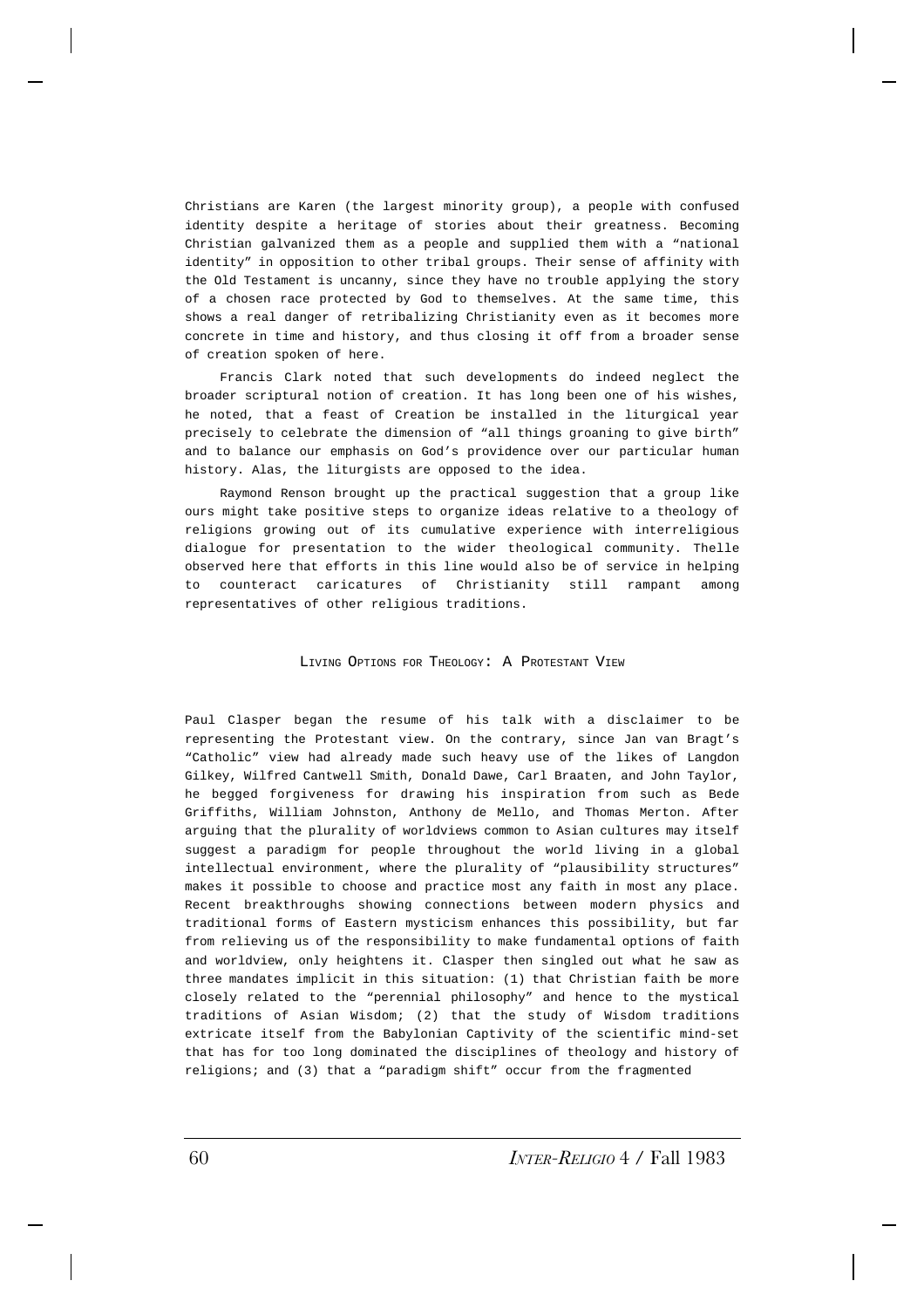world of the scientific mind towards a holistic vision touching every aspect of life.

Thomas Immoos centered his response on a key element in the paper close to his own concerns, the resurgence of interest in the mystical tradition, and tried to show that its study teaches us that the paradigms shift called for are not so new or so radical a break from the past as we may have been led to believe. He entered into a brief but fascinating excursus on the meeting of the scientific intellect and Eastern wisdom that took place over four centuries ago in the person of the Swiss esoteric philosopher and founder of modern medicine, Paracelsus, and after him in Goethe, Novalis, Carus, Schlegel, and certain key figures of German mysticism. This stream of "pan-sophia" is coming back into its own thanks to the encounter of the West with the East, Immoos observed. He concluded with the question of how parts of the Christian revelation, such as the cosmic Christ, that have long been shunted aside as "esoteric," can be brought again to the fore in our theology.

Clasper welcomed the suggestions of Immoos, only to note that they are still held in high suspicion by the Christian circles in which he moves. While rejecting attempts like those of the anthroposophical movement to break away from the tradition out of which they grew, he felt that we should embrace the esoteric and mystical elements in our past as an essential, organic dimension to Christianity which provides a real link to other religions.

Bartholomew Tsui turned the discussion to the use of the term "Eastern Wisdom," anxious to know concretely what contribution it might make to interreligious and intercultural encounters, whether they are being embraced merely because they support current habits of thought or whether they are seen as potentially transforming in a way that might otherwise not be open to us.

Here Clasper and others were firm in reasserting the openness to transformation, while admitting that it is an ideal far more preached than practiced.

Francis Clark cited the words written in the *Fore-Words* to the first edition of *INTER-RELIGIO* as apropos of a problem he sensed with the ideals being expressed. Referring to the growing interest in interreligious encounter as coming to a world equipped with previously undreamed of technological equipment for negotiating relationships with one another, the passage goes on:

If the turning of those tools to constructive use requires that we recognize our dual citizenship as members of one country and of a common earth, it also seems to require that we no longer merely belong to one religious tradition but recognize ourselves as heir to the entire religious wealth of the world. Never before have the dangers been so great. Never before have we so needed to confess a common spiritual reverence for life in all its rich but fragile variety.

For Clark it is not a question of taking exception to the viewpoint, but only of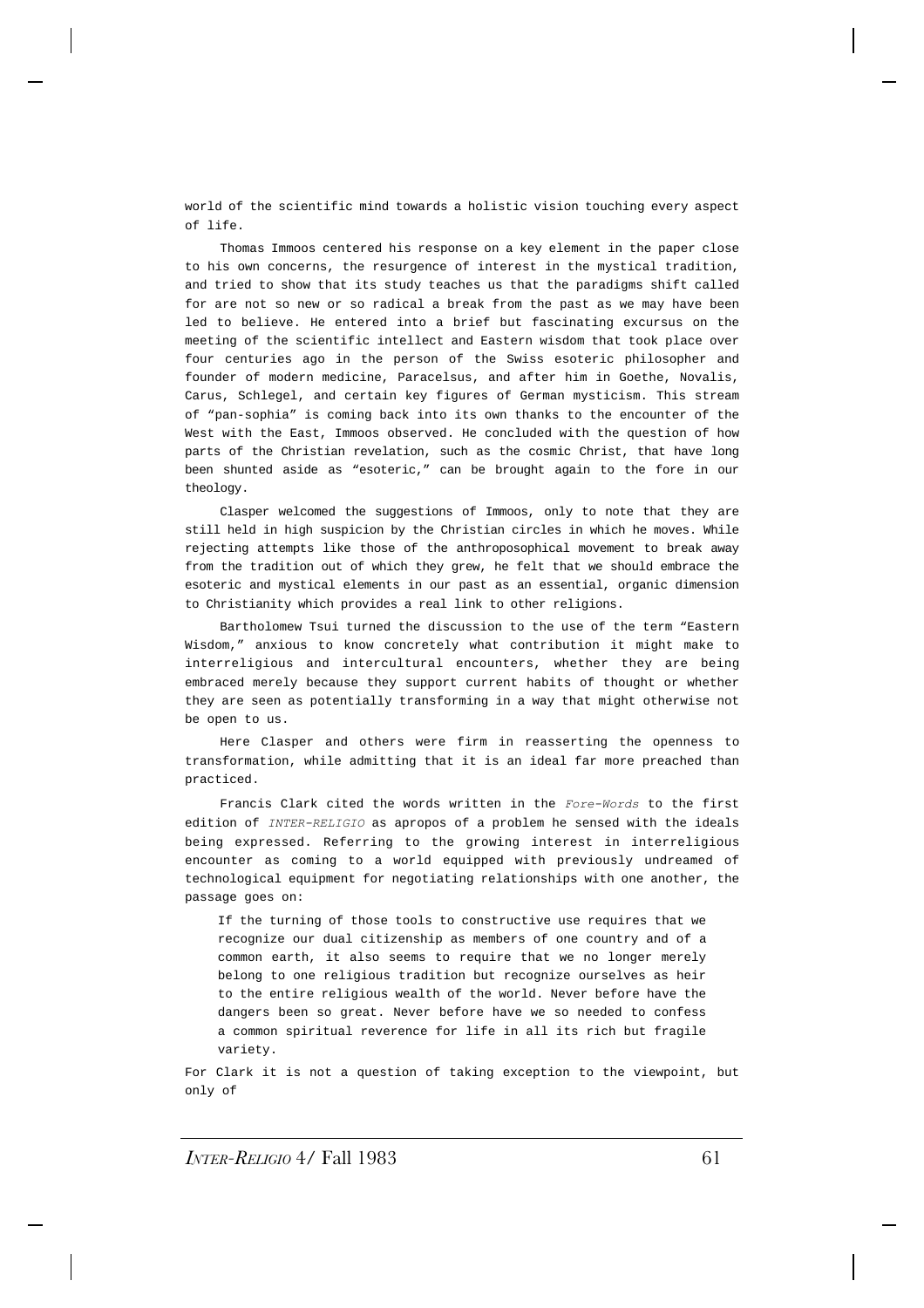asking if it does not entrust the responsibility for the future of religious tradition to a highly educated minority who have opportunities for travel and reflection.

Clasper felt, in reply, that the struggle of ordinary Christians in Asia—and their numbers are increasing—to integrate their religion into their own cultural past, to reconcile the differences and oppositions in their own minds, in some sense represents the most important level at which this process is taking place. The primary task that the wide—travelled and educated Christian has is to attend to that struggle, give it a voice where it lacks one, and build up from there.

Van Bragt, too, felt that the *fact* of dual-citizenship remains a fact whether or not particular individuals happen to be *conscious* of it yet. This is certainly the case in Japan. Dolores Sikat observed something similar in the Philippine situation, where the eagerness for contact with other countries is growing increasingly stronger, without necessarily jeopardizing one's sense of being Filipino. Merely to complain of a loss of former patterns of thought and mobility is to miss the fact that something of great moment is taking place.

Thelle asked that we not forget in all of this that for all those who dream of international travel and contact, it is but a small minority who can actually realize their dreams, while far more significant numbers of people are being uprooted from their homelands by war or famine or natural disaster without any such idealism to inspire them.

Clasper stepped in here once again to stress the potentially deprovincializing power of the Christian message, not only with regard to the sense of space but also to the sense of time so that we can become contemporaries with those of other centuries. To this Magdalena Villaba added the observation that the importance of the "dialogue with the self" that Sikat and Immoos had stressed in previous sessions takes on broader meaning when encounters with the "other" are of such a nature as to promote the sort of de-provincializing and universality of which Clasper was speaking.

### THE SOCIAL IMPACT OF INTERRELIGIOUS DIALOGUE

Sr. Theodore Hahnenfeld began the next discussion with a summary of the main points of a paper prepared for the conference by Seri Phongphit, who was not able himself to attend the meetings. Taking the Thai situation as the context for his remarks, Seri gave a brief history of interreligious contacts in the country. He focused in particular on the precarious teetertotter of Buddhist- Christian relations which has proved itself only recently to be far from over, despite positive advances made in the past two decades through the efforts of such organizations as the Coordinating Group for Religion and Society and the Thai Interreligious Commission for Development. The former continues to be active today, particularly in the area of human rights, while the latter has been concerned to promote models of development based on religious princi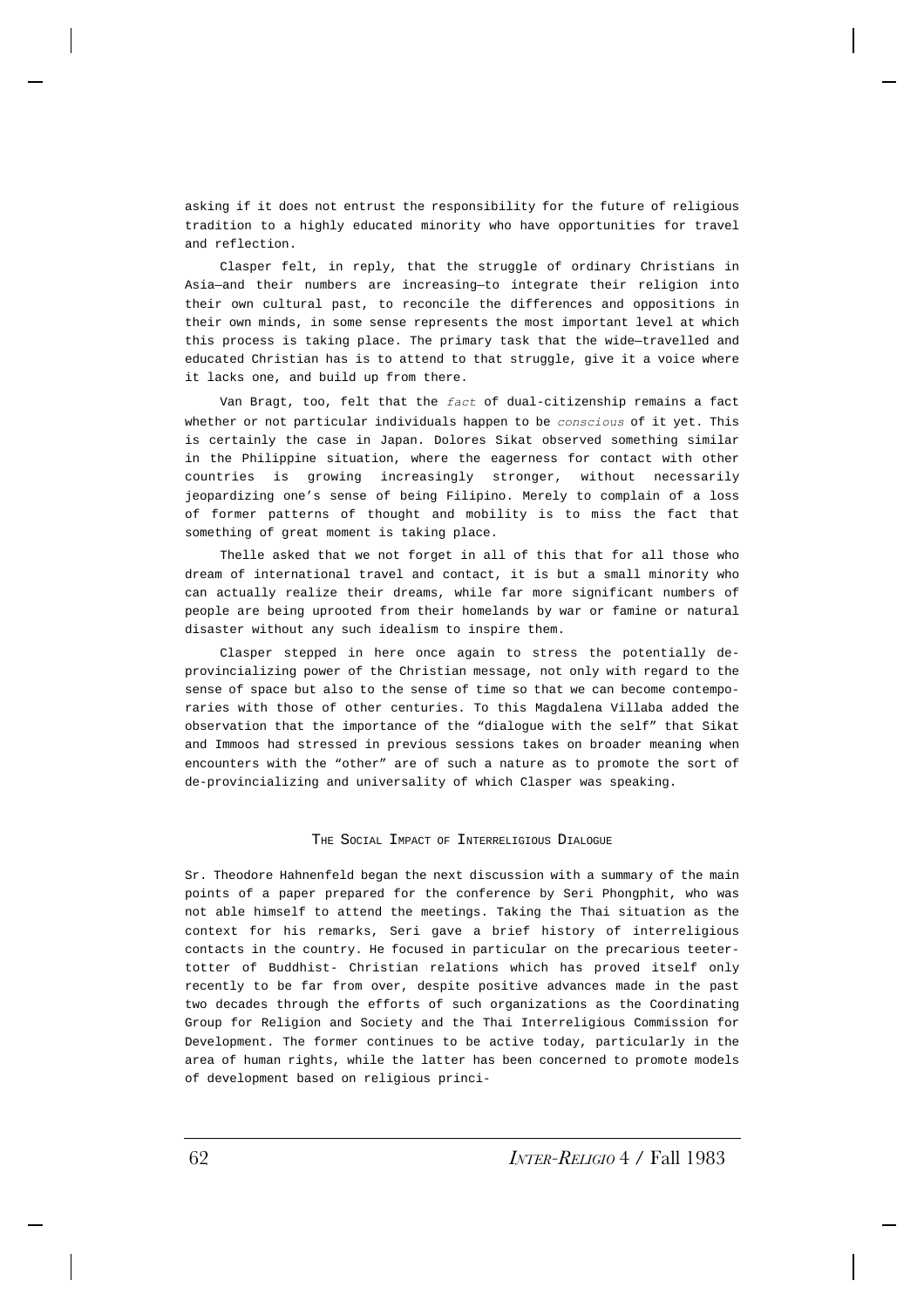ples, offering a forum where intellectuals and social activists can meet and discuss. What the Catholic Church is finding, as a result of its participation in these movements, is that the construction of a contextual theology for Thailand cannot grow out of a Catholic minority seeking, consciously or not, to "absorb" Buddhist elements into itself from a superior point of view, but needs to understand and develop out of the "logic of the majority," 90% of whom are Buddhist. In this sense Seri looks upon recent Buddhist-Christian conflict as a good opportunity for both sides to re-examine their complicity in the tensions.

Jim Heisig's response was divided into two parts. First he pointed to Seri's peculiar use of the "majority/minority" model in evaluating Christian motivations for collaboration with other religions extremely helpful as a way to state a common bias in the way Christians face religious pluralism. If the "context" for a contextualized theology is itself only a partial or selective reflection of the whole cultural reality, excluding in principle traditions of religious values not Christian, then it is not a context but a ghetto wall. Whatever consolation may come from importing theological ideas from foreign lands where Christianity enjoys majority status only helps further to isolate religion from society in the mind of the Christian minority. In the evolution of things this may be a necessary first step, but its necessity is only justified when the minority's selfimage is reexposed to the dominant cultural reality for examination. It may well be that the most difficult task contextual theology in Asia has to face is forging a Christian "minority" standpoint out of the stuff of a "majority" religious tradition that is not Christian. Second, Heisig noted how Seri's analysis of the Buddhist-Christian conflict in Thailand reminded him that in all our talk of respect for the heights of "wisdom" in the East we should not neglect to recognize the depths of "stupidity" to which Eastern religion is no more naturally immune than our own Christian tradition is.

After a number of requests for further information on the Thai situation were answered by Sr. Theodore, Francis Clark voiced his disappointment with the all too common Christian impatience with religious traditions that resist enthusiastically embracing the "call to dialogue." History leaves its scars and those who refuse to take them seriously are being grossly unfair in a way not so different from the straightforward fundamentalistic approach to other religions. What is more, he went on, there may well be "mission" situations in the Church where it is less dialogue than instruction in the faith and baptism that is the felt need of a people. By what standards do we stifle that call?

Jan Swyngedouw added that the amount of contradiction present in official Christian documentation on other religions, even within a single Christian Church, must be a further source of confusion to those of other Asian religions and make them all the more wary of heeding our call to dialogue. Along another line, he observed that it is not uncommonly perceived as a threat to a cultural majority when a foreign religion of minority status begins to look and act and speak indigenously.

Asked what steps the Catholic Church is taking to counter recent protests lodged against "Vatican interference" by some Buddhist groups, Sr. Theodore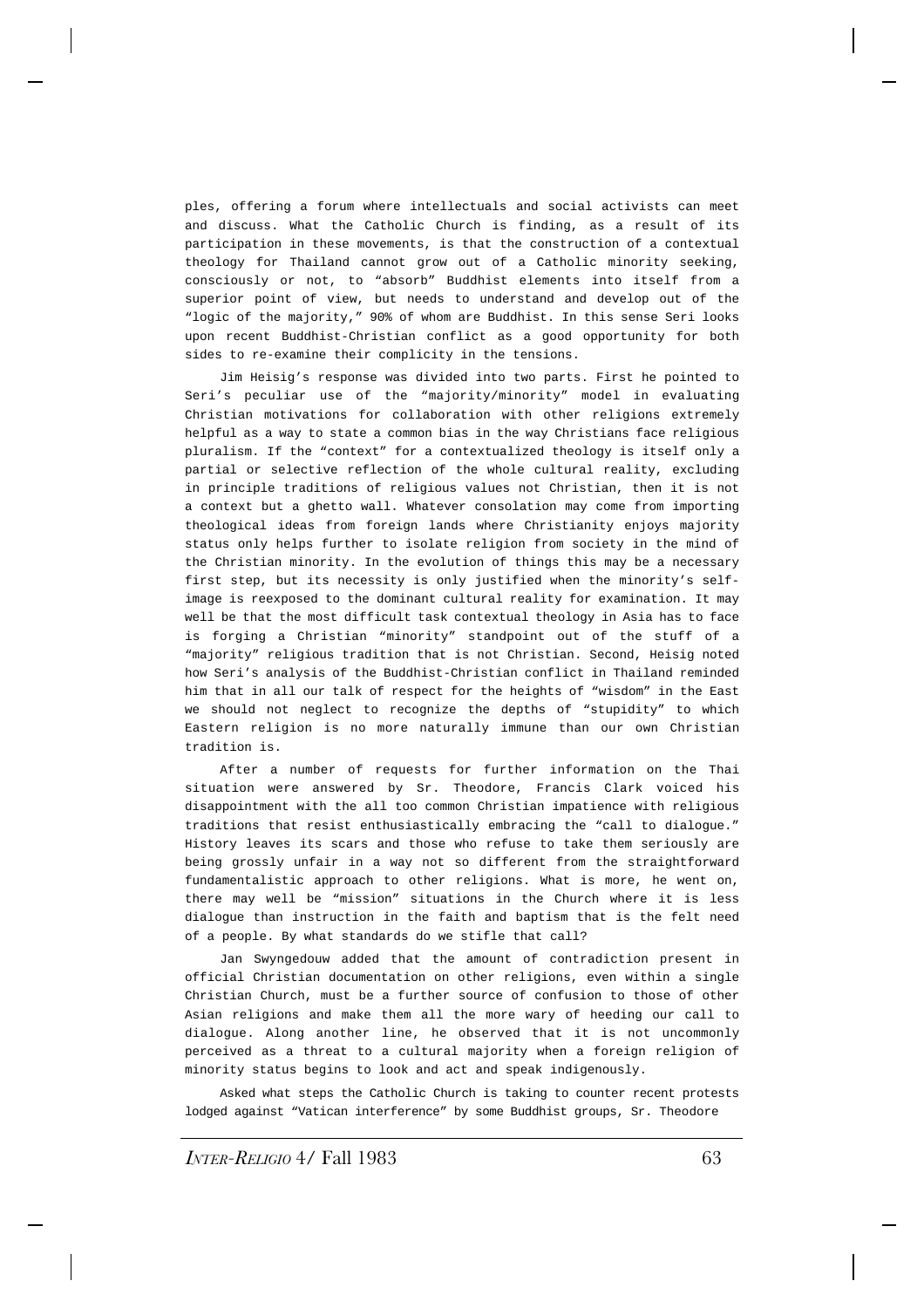noted that the present approach is to weather the storm silently rather than attempt to initiate further dialogue.

Magdalena Villaba, chairperson for the discussion, directed the group's attention to problems of the betrayal or squandering of religious heritage in the East suggested by Heisig's reference to the "stupidity of the East," and wondered what role interreligious work might have in the line of mutual purification.

Thomas Immoos repeated Rudolf Otto's famous injunction against comparing the ideals of one religion with the reality of another, to remark that Western enthusiasts of Eastern thought frequently bolster their infatuation with its wisdom by denouncing the failures of present Christian leadership.

In reference to models underlying Minjung theology in Korea, Paul Sye noted the influence of South American theology, but said that the chief inspiration seems to come from Korean reflection on the experience of oppression, both Christian and otherwise, which may then be adopted to shape a Christian point of view. As a minority people, of course, the Christians have their own history of persecution, even at the hands of other religious leaders, which becoming fully "inculturated" should not simply obliterate from their memory.

Peter Lee told the group that he has been facing with fear and trembling a coming workshop on "Asian Spirituality" at which he is supposed to direct a discussion on Chinese spirituality, since the assumption is that Chinese religions have something at present to offer. The historical fact is, however, that practically all of China's religions have undergone crises leading to a degeneration—he hesitated to call it outright a "stupidity"—that cannot be overlooked in the attempt to single out what is of positive value, nor can the question simply be avoided of whether our Christian faith can serve in some way as a purifying force.

With regard to the problem of "majority/minority" models relative to Christians in China, Lee noted how organizational growth and stability tends to establish a minority and reduce the urgency of coming to grips with the surrounding majority culture and its values.

Asked how he would envisage the creation of a minority Christian theology on the basis of a different majority religious value system, Heisig stated that his own tendency would be to follow the lines suggested in earlier discussions of probing beneath the skin of living religious tradition to unearth common traits of popular "folk" belief, rather than begin with the developed doctrinal system of a non-Christian religion.

## **CONCLUSTON**

A number of agenda, deliberately set aside for the end of the conference, were taken up by the assembly in a final general session. Among them were an airing of views regarding proposed plans for a Pan-Asian Center of Missiology